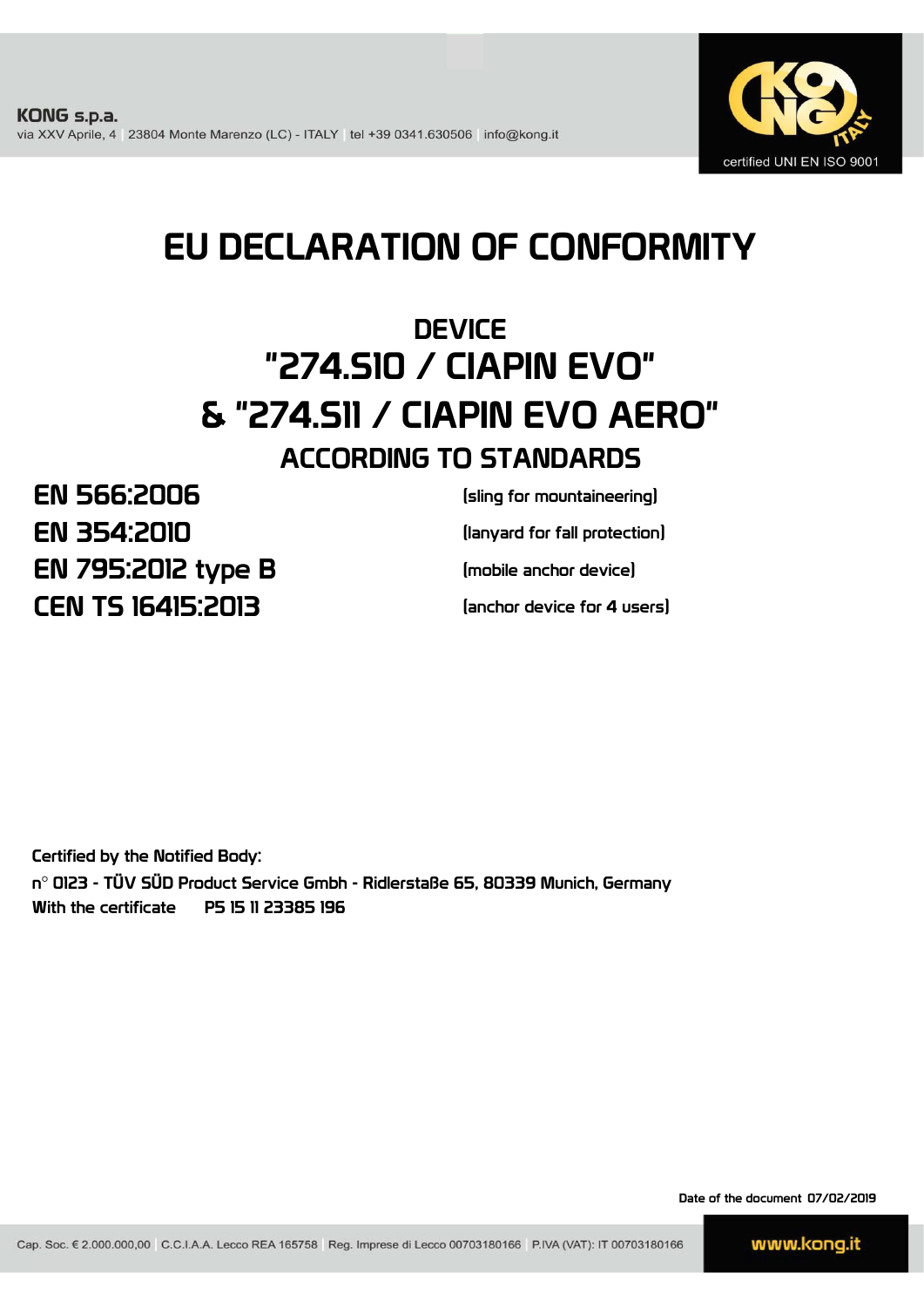

Italiano

# **Dichiarazione di Conformità UE**

La presente Dichiarazione di Conformità è rilasciata sotto l'esclusiva responsabilità del fabbricante:

### **KONG S.p.A. – Via XXV Aprile, 4 – 23804 Monte Marenzo LC – Italia**

Il Dispositivo di Protezione Individuale (DPI)

## **"274.S10 / CIAPIN EVO" & "274.S11 / CIAPIN EVO AERO"**

oggetto della dichiarazione è conforme al Regolamento (UE) 2016/425 e alle normative di armonizzazione dell'Unione Europea:

| EN 566:2006        | (sling for mountaineering)    |
|--------------------|-------------------------------|
| EN 354:2010        | (lanyard for fall protection) |
| EN 795:2012 type B | (mobile anchor device)        |
| CEN TS 16415:2013  | (anchor device for 4 users)   |

L'organismo notificato n° 0123 - TÜV SÜD Product Service Gmbh - Ridlerstaße 65, 80339 Munich, Germany

ha svolto l'esame UE del tipo (modulo B) e ha rilasciato il certificato di esame UE del tipo:

P5 15 11 23385 196

Il DPI è oggetto della procedura di valutazione delle conformità al tipo basata sulla garanzia di qualità del processo di produzione (modulo D) sotto la sorveglianza dell'organismo notificato n. 0426 Italcert (Viale Sarca 336, 20126 Milano (MI), Italy).

> **KONG S.p.A. Il Presidente**

Monte Marenzo, Dr. Marco Bonaiti 07/02/2019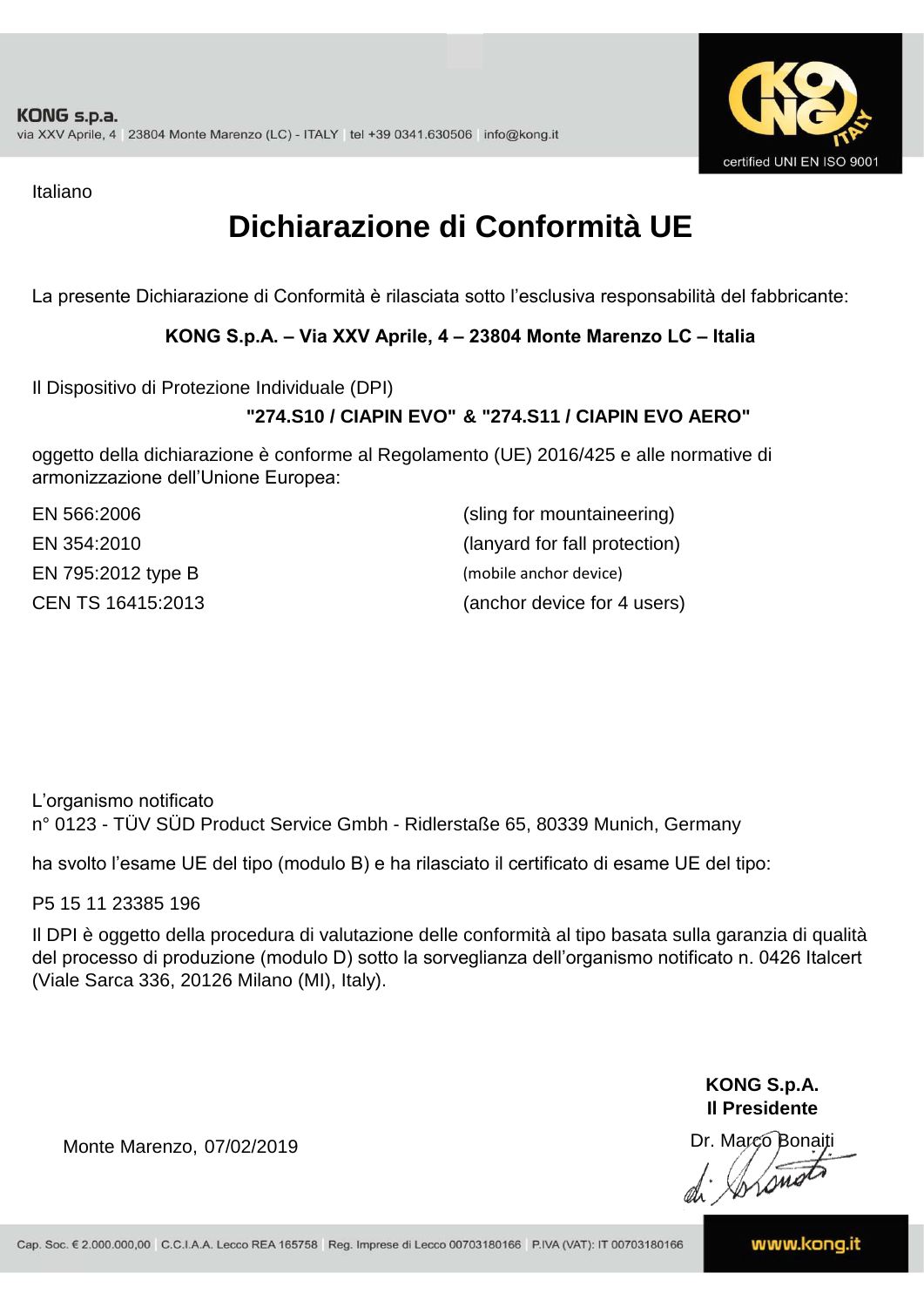

English

# **EU Declaration of Conformity**

This Declaration of Conformity is issued under the exclusive responsibility of the manufacturer:

### **KONG S.p.A. – Via XXV Aprile, 4 – 23804 Monte Marenzo LC – Italia**

The Personal Protective Equipment (PPE)

## **"274.S10 / CIAPIN EVO" & "274.S11 / CIAPIN EVO AERO"**

subject to the declaration complies with Regulation (EU) 2016/425 and with European Union harmonisation standards:

| EN 566:2006        | (sling for mountaineering)    |
|--------------------|-------------------------------|
| EN 354:2010        | (lanyard for fall protection) |
| EN 795:2012 type B | (mobile anchor device)        |
| CEN TS 16415:2013  | (anchor device for 4 users)   |

The notified body

n° 0123 - TÜV SÜD Product Service Gmbh - Ridlerstaße 65, 80339 Munich, Germany Has performed the EU examination for the type (module B), and has issued an EU examination certificate for the type:

P5 15 11 23385 196

The PPE is subject to the type conformity assessment procedure, based on the quality assurance of the production process (module D), under surveillance by the notified body n° 0426 Italcert (Viale Sarca 336, 20126 Milano (MI), Italy).

> **KONG S.p.A. The president**

Dr. Marco Bonaiti di Aromor

Monte Marenzo, 07/02/2019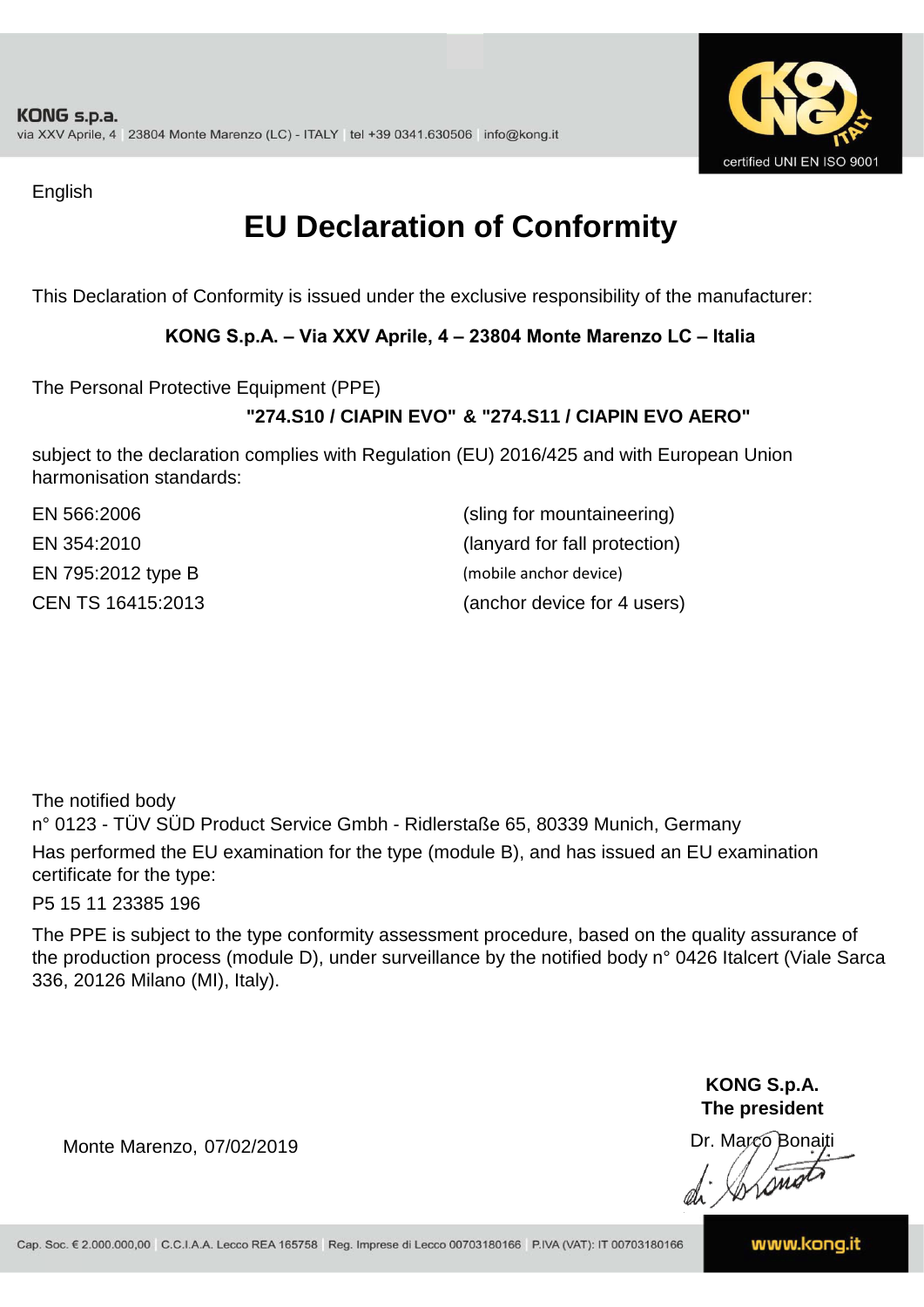

Français

# **Déclaration de conformité UE**

La présente Déclaration de Conformité est délivrée sous la responsabilité exclusive du Fabricant:

### **KONG S.p.A. – Via XXV Aprile, 4 – 23804 Monte Marenzo LC – Italia**

L'Équipement de Protection Individuelle (EPI)

### **"274.S10 / CIAPIN EVO" & "274.S11 / CIAPIN EVO AERO"**

objet de la déclaration est conforme au Règlement (UE) 2016/425 et aux normes d'harmonisation de l'Union Européenne:

| EN 566:2006        | (sling for mountaineering)    |
|--------------------|-------------------------------|
| EN 354:2010        | (lanyard for fall protection) |
| EN 795:2012 type B | (mobile anchor device)        |
| CEN TS 16415:2013  | (anchor device for 4 users)   |

L'organisme notifié n° 0123 - TÜV SÜD Product Service Gmbh - Ridlerstaße 65, 80339 Munich, Germany

a effectué l'examen UE de type (module B) et a délivré le certificat d'examen UE de type:

P5 15 11 23385 196

L'EPI est soumis à la procédure d'évaluation de conformité au type sur la base de l'assurance de la qualité du mode de production (module D) sous la supervision de l'organisme notifié n° 0426 Italcert (Viale Sarca 336, 20126 Milano (MI), Italy).

> **KONG S.p.A. Le Président**

Dr. Marco Bonaiti

Monte Marenzo, 07/02/2019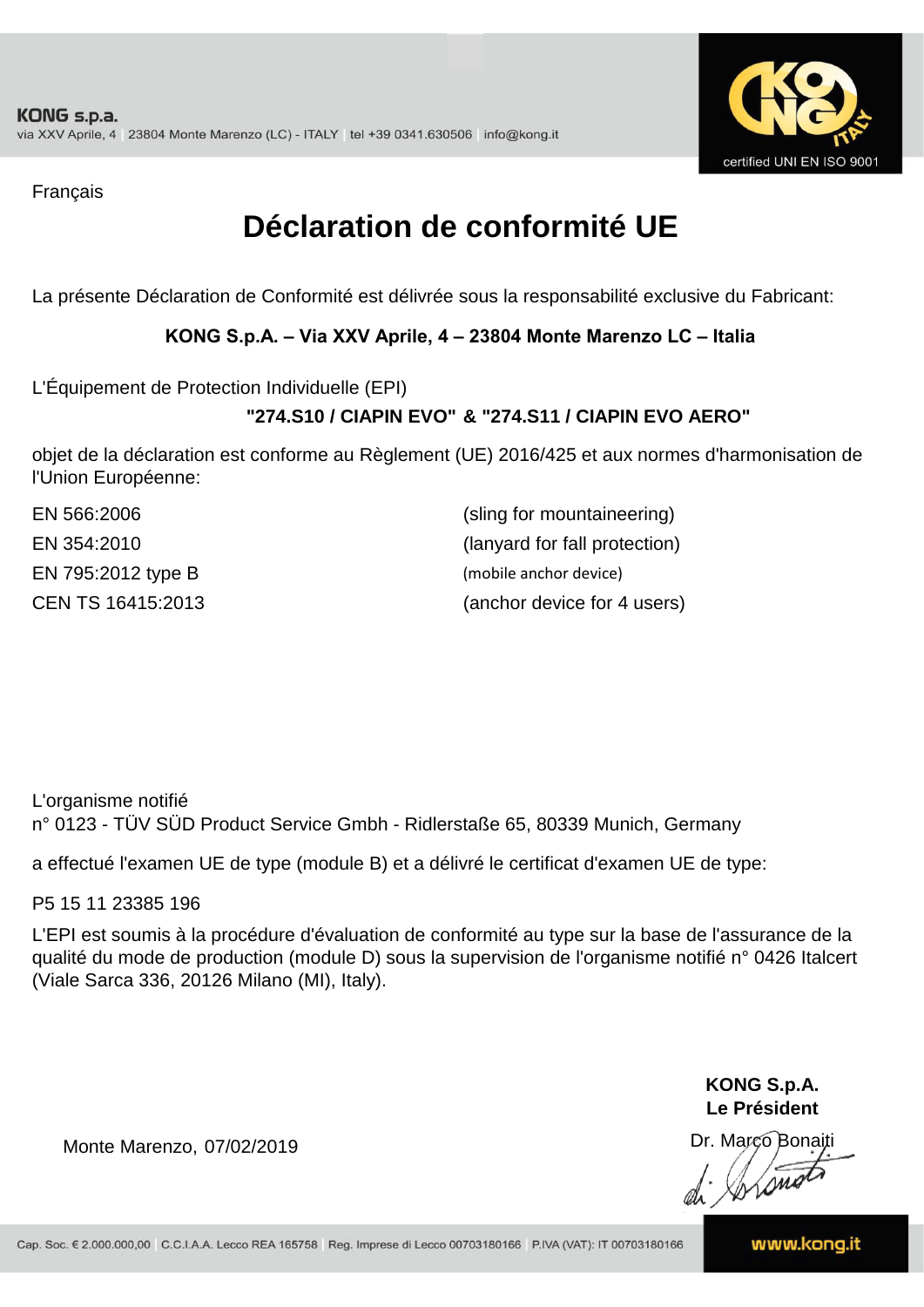

Deutsch

## **EU-Konformitätserklärung**

Die vorliegende Konformitätserklärung wird unter der alleinigen Verantwortung des Herstellers ausgestellt:

### **KONG S.p.A. – Via XXV Aprile, 4 – 23804 Monte Marenzo LC – Italia**

Die persönliche Schutzausrüstung (PSA)

## **"274.S10 / CIAPIN EVO" & "274.S11 / CIAPIN EVO AERO"**

Gegenstand dieser Erklärung, entspricht der EU-Verordnung 2016/425 sowie den harmonisierten Normen der Europäischen Union:

EN 795:2012 type B (mobile anchor device)

EN 354:2010 (lanyard for fall protection) CEN TS 16415:2013 (anchor device for 4 users) EN 566:2006 (sling for mountaineering)

Die benannte Stelle

n° 0123 - TÜV SÜD Product Service Gmbh - Ridlerstaße 65, 80339 Munich, Germany hat die EU-Baumusterprüfung (Modul B) durchgeführt und die EU-Baumusterprüfbescheinigung ausgestellt:

P5 15 11 23385 196

Die PSA ist Gegenstand der Konformitätsbewertung anhand der Baumusterprüfung auf der Grundlage einer Qualitätssicherung des Produktionsprozesses (Modul D) unter der Überwachung durch die benannte Stelle Nr. 0426 Italcert (Viale Sarca 336, 20126 Milano (MI), Italy).

> **KONG S.p.A. Der Vorsitzende**

Dr. Marco Bonaiti

Monte Marenzo, 07/02/2019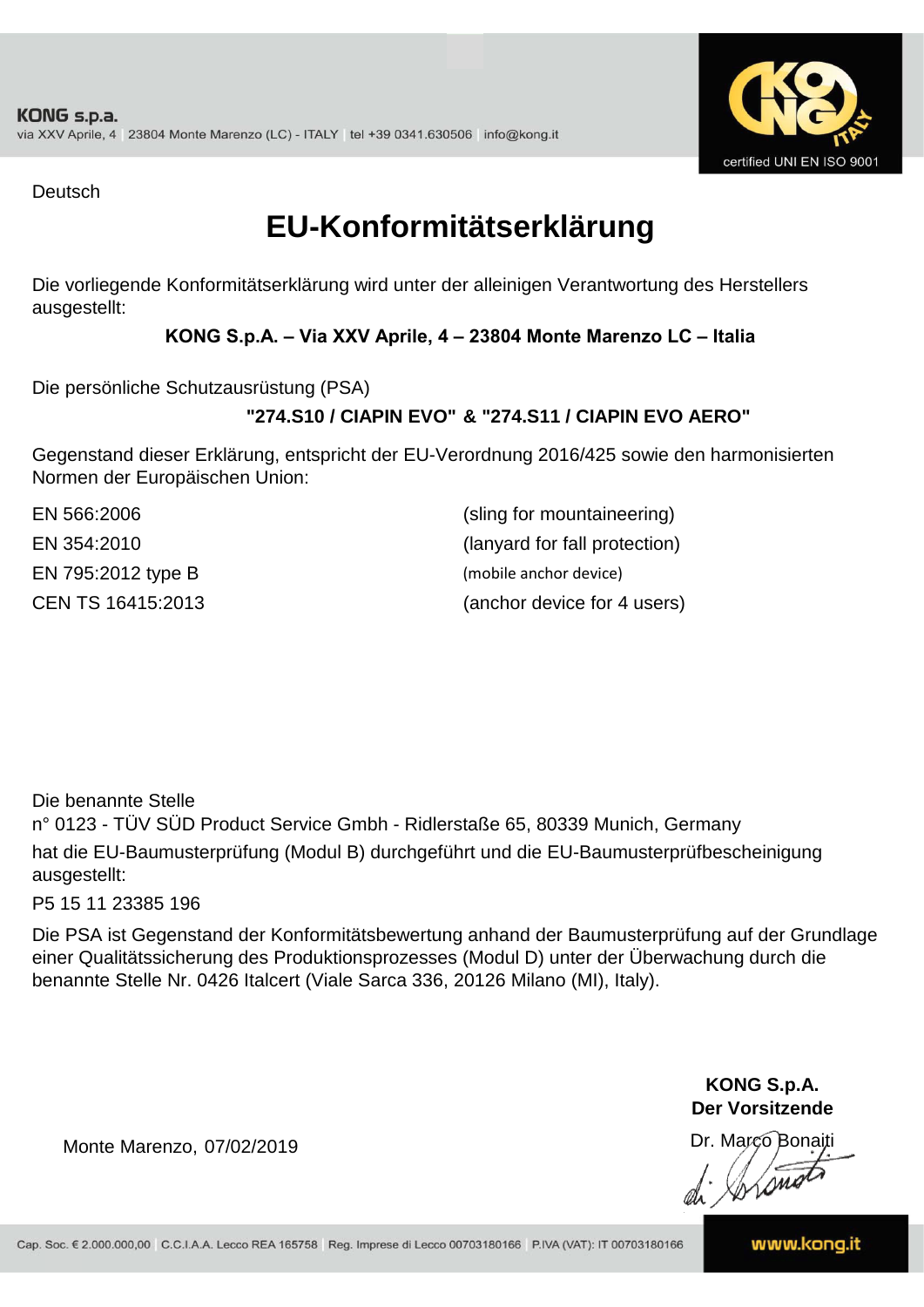

Español

# **Declaración de conformidad UE**

La presente Declaración de Conformidad se expide bajo la exclusiva responsabilidad del fabricante:

### **KONG S.p.A. – Via XXV Aprile, 4 – 23804 Monte Marenzo LC – Italia**

El Equipo de Protección individual (EPI)

## **"274.S10 / CIAPIN EVO" & "274.S11 / CIAPIN EVO AERO"**

objeto de la declaración se ajusta al Reglamento (UE) 2016/425 y a las normativas de armonización de la Unión Europea:

| EN 566:2006        | (sling for mountaineering)    |
|--------------------|-------------------------------|
| EN 354:2010        | (lanyard for fall protection) |
| EN 795:2012 type B | (mobile anchor device)        |
| CEN TS 16415:2013  | (anchor device for 4 users)   |

El organismo notificado n° 0123 - TÜV SÜD Product Service Gmbh - Ridlerstaße 65, 80339 Munich, Germany

ha realizado el examen UE de tipo (módulo B) y ha expedido el certificado de examen UE de tipo:

P5 15 11 23385 196

El EPI es objeto del procedimiento de evaluación de la conformidad con el tipo basada en el aseguramiento de la calidad del proceso de producción (módulo D) bajo la supervisión del organismo notificado nº 0426 Italcert (Viale Sarca 336, 20126 Milano (MI), Italy).

> **KONG S.p.A. El Presidente**

Dr. Marco Bonaiti di Arsnot

Monte Marenzo, 07/02/2019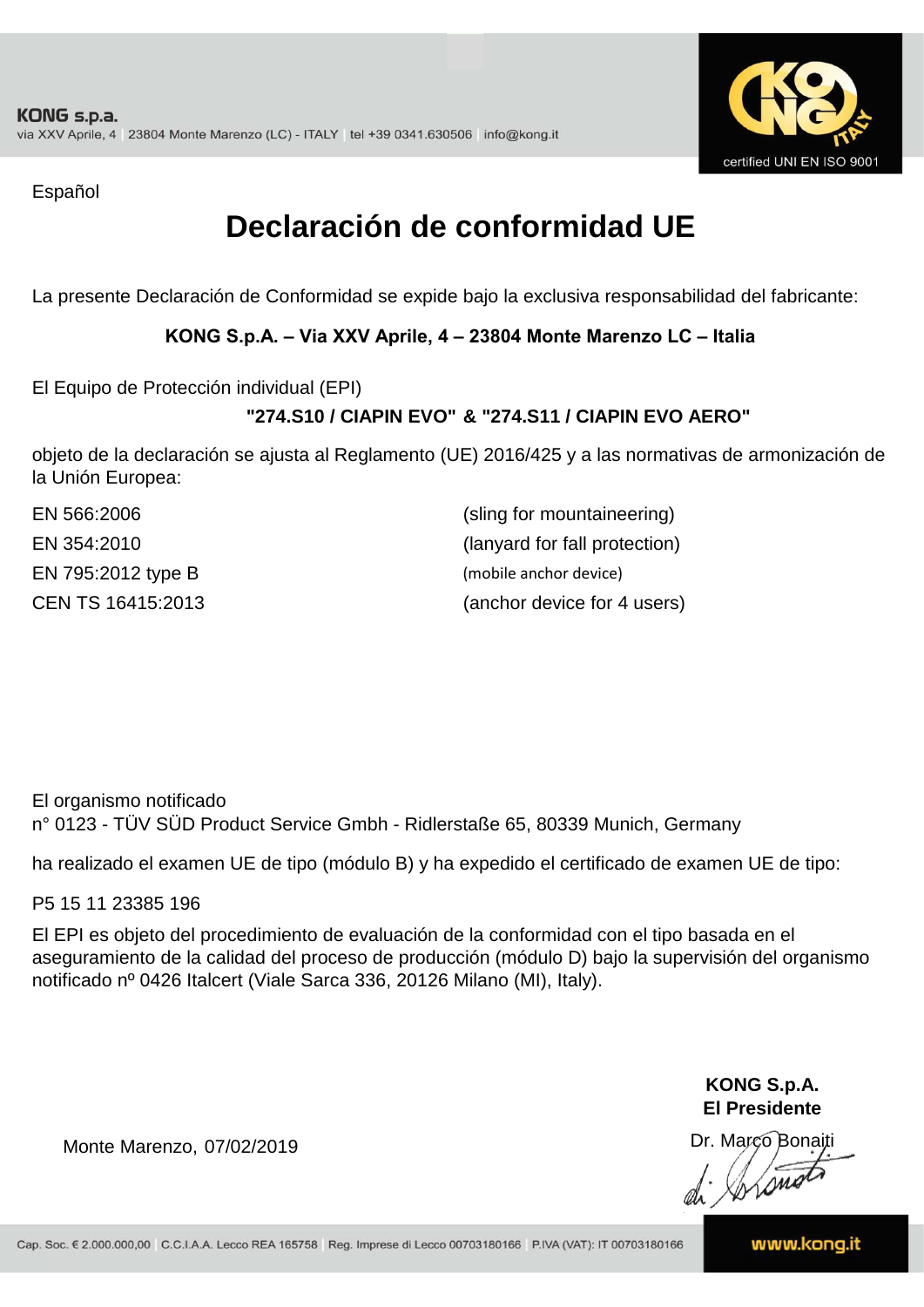

русский

## **Декларация соответствия ЕС**

Настоящая Декларация соответствия выдана под исключительную ответственность производителя:

**KONG S.p.A. – Via XXV Aprile, 4 – 23804 Monte Marenzo LC – Italia**

Средство индивидуальной защиты (СИЗ)

## **"274.S10 / CIAPIN EVO" & "274.S11 / CIAPIN EVO AERO"**

предмет декларации соответствует Регламенту (ЕС) 2016/425 и гармонизированным стандартам Европейского Союза:

CEN TS 16415:2013 (anchor device for 4 users) EN 566:2006 (sling for mountaineering) EN 354:2010 (lanyard for fall protection) EN 795:2012 type B (mobile anchor device)

Уполномоченный орган

n° 0123 - TÜV SÜD Product Service Gmbh - Ridlerstaße 65, 80339 Munich, Germany провел испытание типового образца на соответствие требованиям ЕС (модуль B) и выдал сертификат испытаний типового образца на соответствие требованиям ЕС:

P5 15 11 23385 196

СИЗ является предметом процедуры оценки соответствия типовому образцу, основанной на обеспечении качества производственного процесса (модуль D) под наблюдением уполномоченного органа № 0426 — органа сертификации Italcert (Viale Sarca 336, 20126 Milano (MI), Italy).

> **KONG S.p.A. Президент**

Dr. Marco Bonaiti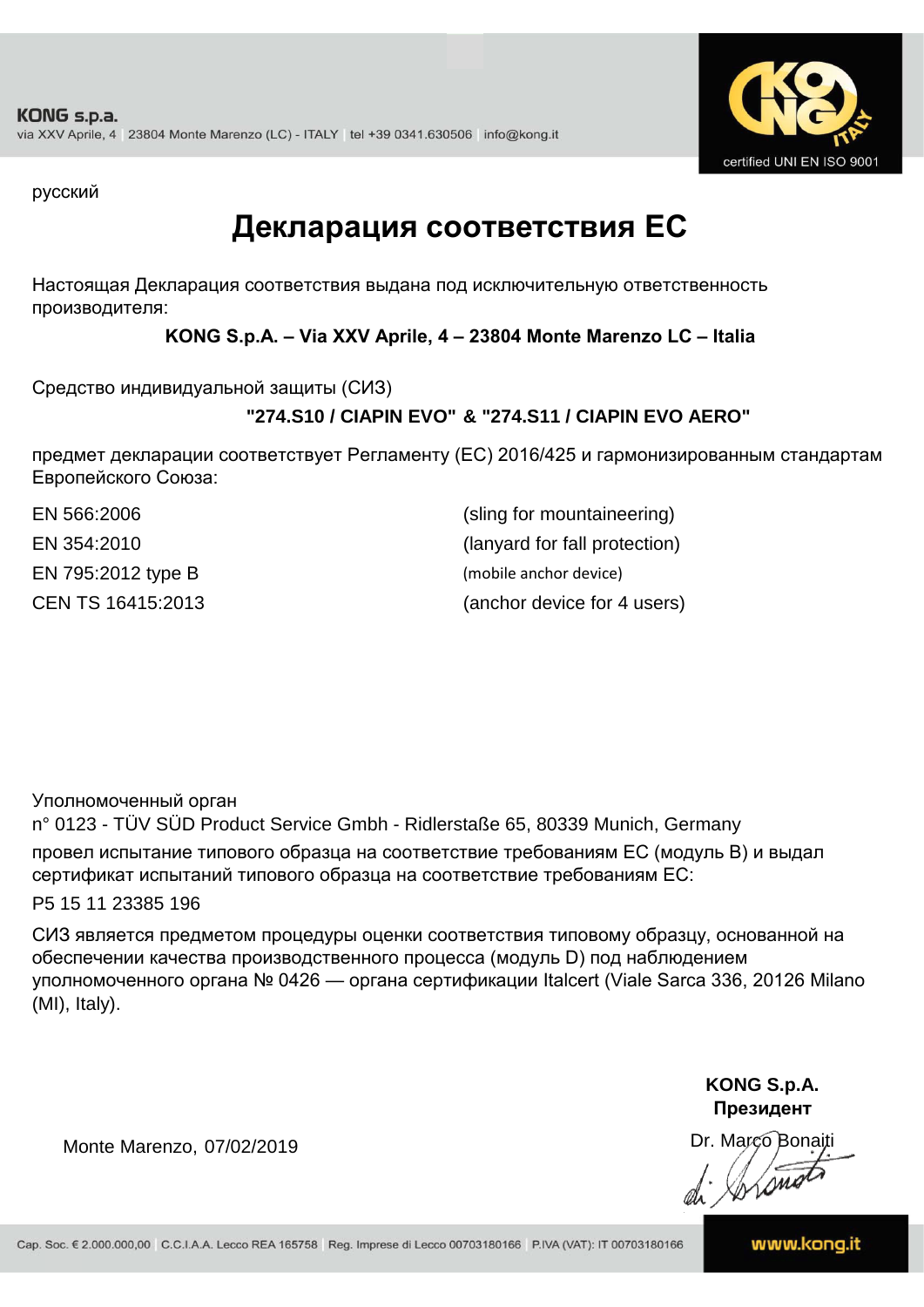

#### 中文

# **EU**符合性声明

本"符合性声明"由以下制造商全权负责发布:

#### **KONG S.p.A. – Via XXV Aprile, 4 – 23804 Monte Marenzo LC – Italia**

个人保护装备(PPE)

#### **"274.S10 / CIAPIN EVO" & "274.S11 / CIAPIN EVO AERO"**

本声明的目标符合法规(EU) 2016/425和欧盟统一标准的规定:

| EN 566:2006        | (sling for mountaineering)    |
|--------------------|-------------------------------|
| EN 354:2010        | (lanyard for fall protection) |
| EN 795:2012 type B | (mobile anchor device)        |
| CEN TS 16415:2013  | (anchor device for 4 users)   |

#### 欧盟公告机构

n° 0123 - TÜV SÜD Product Service Gmbh - Ridlerstaße 65, 80339 Munich, Germany

进行了欧盟型式检验(模式B) 并颁发了欧盟型式检验证书:

P5 15 11 23385 196

PPE (个人保护装备) 在0426号公告机构Italcert (Viale Sarca 336, 20126 Milano (MI), Italy)的监督下, 在生产过程质量保证 ( 模式D) 的基础上进行合格评定程序。

> **KONG S.p.A. 总裁**

Dr. Marco Bonaiti di Simon

Monte Marenzo, 07/02/2019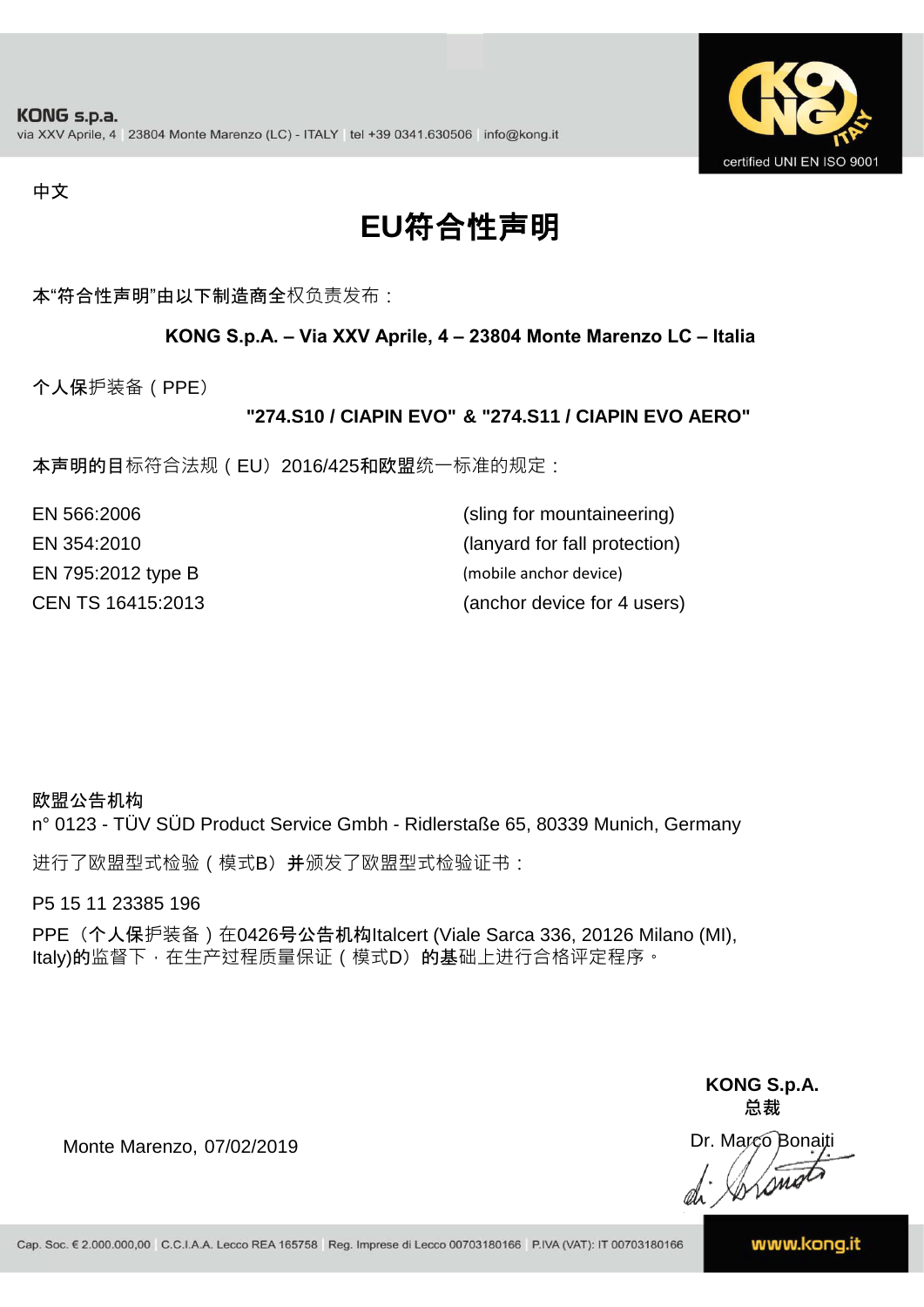

българск

## **Декларация за съответствие EU**

Настоящата Декларация за съответствие се издава под изключителната отговорност на производителя:

**KONG S.p.A. – Via XXV Aprile, 4 – 23804 Monte Marenzo LC – Italia**

Личното предпазно средство (ЛПС)

## **"274.S10 / CIAPIN EVO" & "274.S11 / CIAPIN EVO AERO"**

предмет на настоящата декларация е в съответствие с Регламент (ЕU) 2016/425 и хармонизираните стандарти на Европейския съюз:

EN 795:2012 type B (mobile anchor device) CEN TS 16415:2013

(anchor device for 4 users) EN 566:2006 (sling for mountaineering) EN 354:2010 (lanyard for fall protection)

Нотифицираният организъм

n° 0123 - TÜV SÜD Product Service Gmbh - Ridlerstaße 65, 80339 Munich, Germany е провел изпитване EU за типово одобрение (формуляр "B") и е издал сертификат за типово одобрение ЕU:

P5 15 11 23385 196

Личното предпазно средство (ЛПС) е предмет на процедура за оценка на съответствието, основаваща се на гаранция на качеството на производствения процес (формуляр "D") под наблюдението на нотифицирания организъм № 0426 Italcert (Viale Sarca 336, 20126 Milano (MI), Italy).

> **KONG S.p.A. Председател**

Dr. Marco Bonaiti di Aromor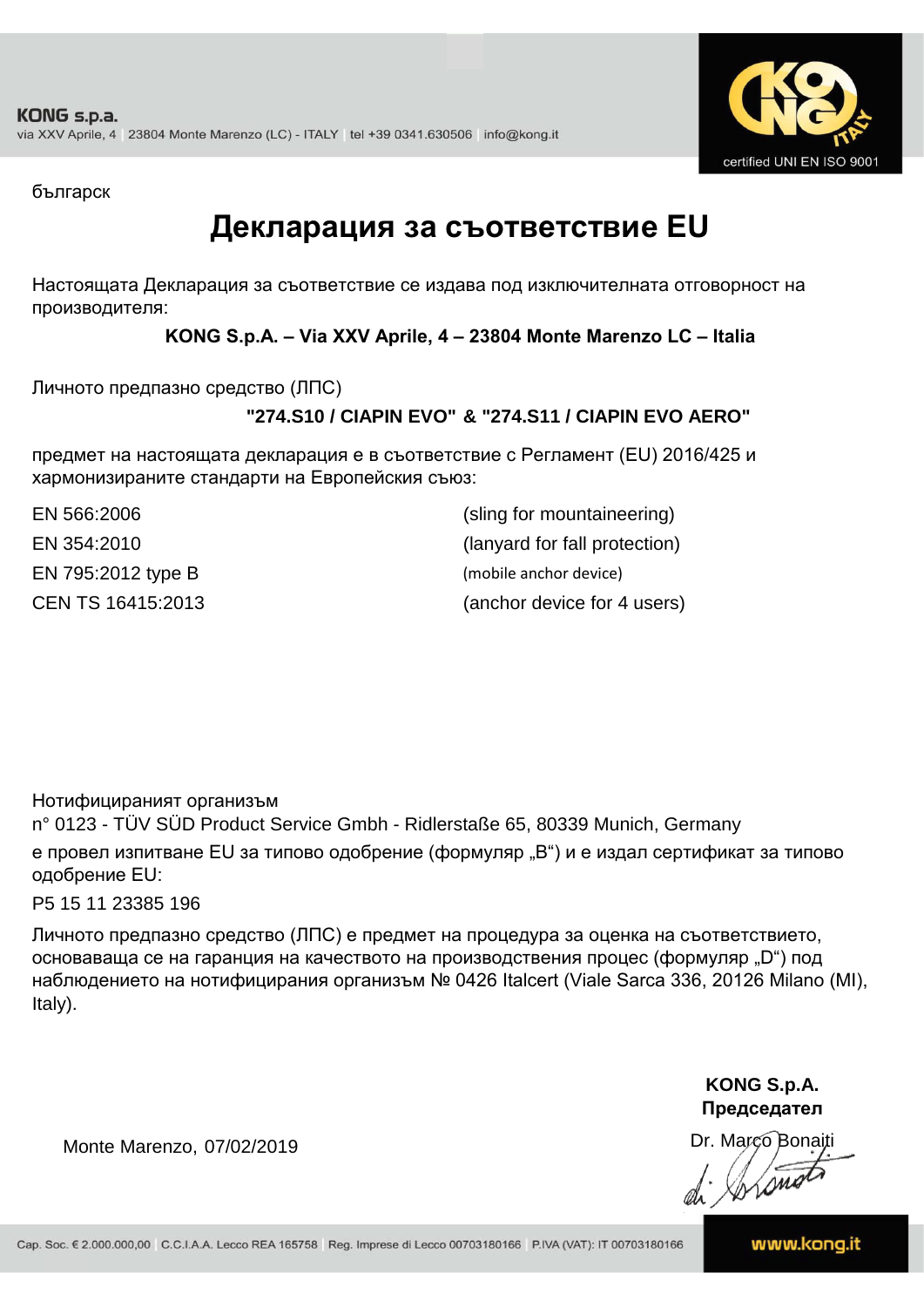

čeština

# **UE prohlášení o shodě**

Toto prohlášení o shodě je učiněno na výhradní zodpovědnost výrobce:

### **KONG S.p.A. – Via XXV Aprile, 4 – 23804 Monte Marenzo LC – Italia**

Osobní ochranný prostředek (OOP)

## **"274.S10 / CIAPIN EVO" & "274.S11 / CIAPIN EVO AERO"**

který je předmětem prohlášení, splňuje požadavky nařízení (EU) 2016/425 a harmonizačních právních předpisů Evropské unie:

| EN 566:2006        | (sling for mountaineering)    |
|--------------------|-------------------------------|
| EN 354:2010        | (lanyard for fall protection) |
| EN 795:2012 type B | (mobile anchor device)        |
| CEN TS 16415:2013  | (anchor device for 4 users)   |

Oznámený subjekt n° 0123 - TÜV SÜD Product Service Gmbh - Ridlerstaße 65, 80339 Munich, Germany

provedl UE přezkoušení typu (modul B) a vydal certifikát UE přezkoušení typu:

P5 15 11 23385 196

OOP podléhá postupu posouzení shody s typem založené na zajištění jakosti výrobního procesu (modul D) pod dohledem oznámeného subjektu č. 0426 Italcert (Viale Sarca 336, 20126 Milano (MI), Italy).

> **KONG S.p.A. Předseda**

Dr. Marco Bonaiti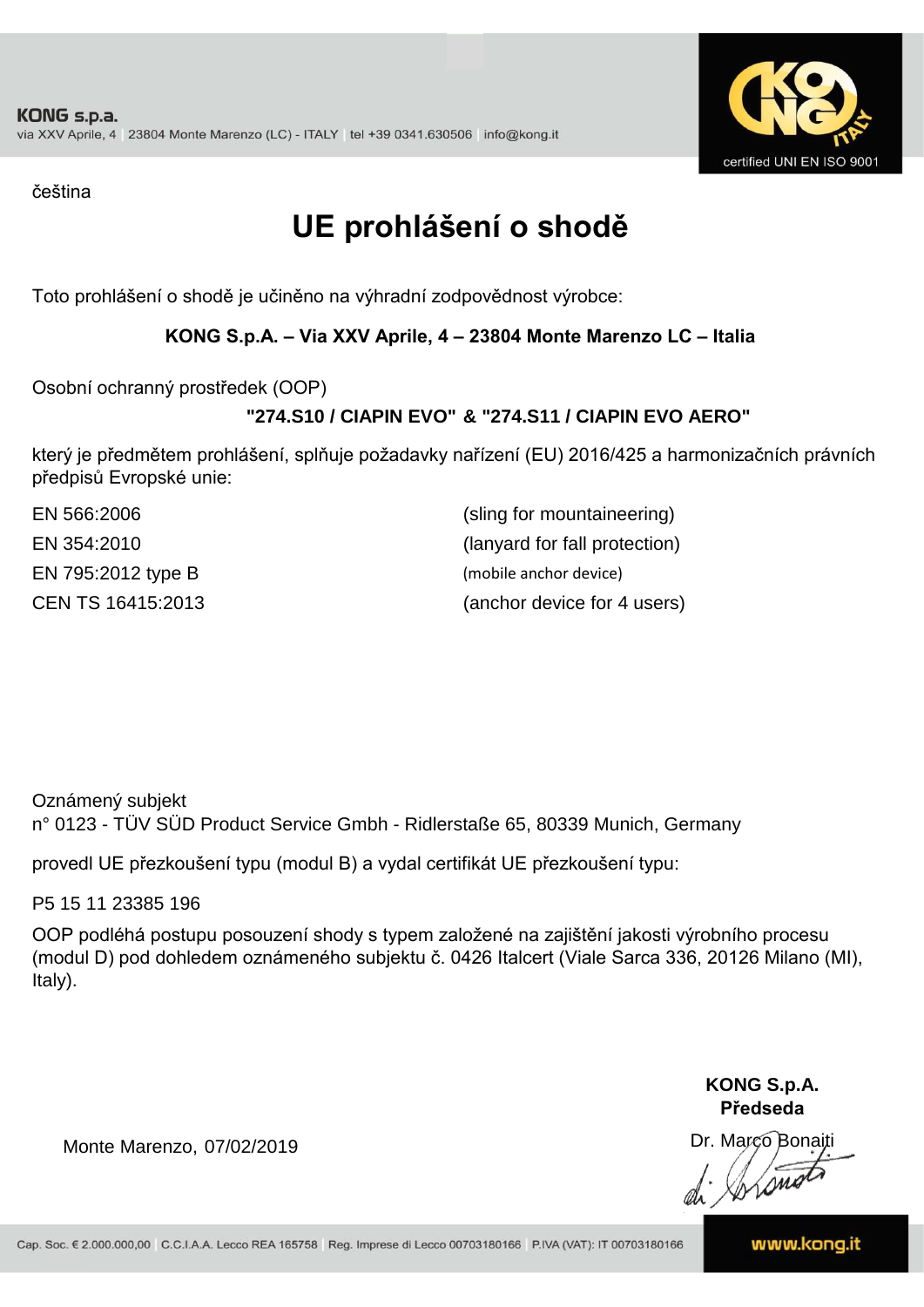

Hrvatski

# **EU Izjava o sukladnosti**

Ova se izjava o sukladnosti izdaje pod isključivom odgovornošću proizvođača:

**KONG S.p.A. – Via XXV Aprile, 4 – 23804 Monte Marenzo LC – Italia**

Osobna zaštitna oprema (OZO)

## **"274.S10 / CIAPIN EVO" & "274.S11 / CIAPIN EVO AERO"**

Predmet izjave u skladu je s Uredbom (EU) 2016/425 i sa zakonodavstvom Unije o usklađivanju:

EN 566:2006 (sling for mountaineering) EN 354:2010 (lanyard for fall protection) EN 795:2012 type B (mobile anchor device) CEN TS 16415:2013

(anchor device for 4 users)

Prijavljeno tijelo n° 0123 - TÜV SÜD Product Service Gmbh - Ridlerstaße 65, 80339 Munich, Germany

obavilo je EU ispitivanje tipa (modul B) i izdalo potvrdu o EU ispitivanju tipa:

P5 15 11 23385 196

OZO je predmet postupka ocjenjivanja sukladnosti s tipom na temelju osiguranja kvalitete proizvodnog postupka (modul D) pod nadzorom prijavljenog tijela br. 0426 Italcert (Viale Sarca 336, 20126 Milano (MI), Italy).

> **KONG S.p.A. Direktor**

Dr. Marco Bonaiti di Simon

Monte Marenzo, 07/02/2019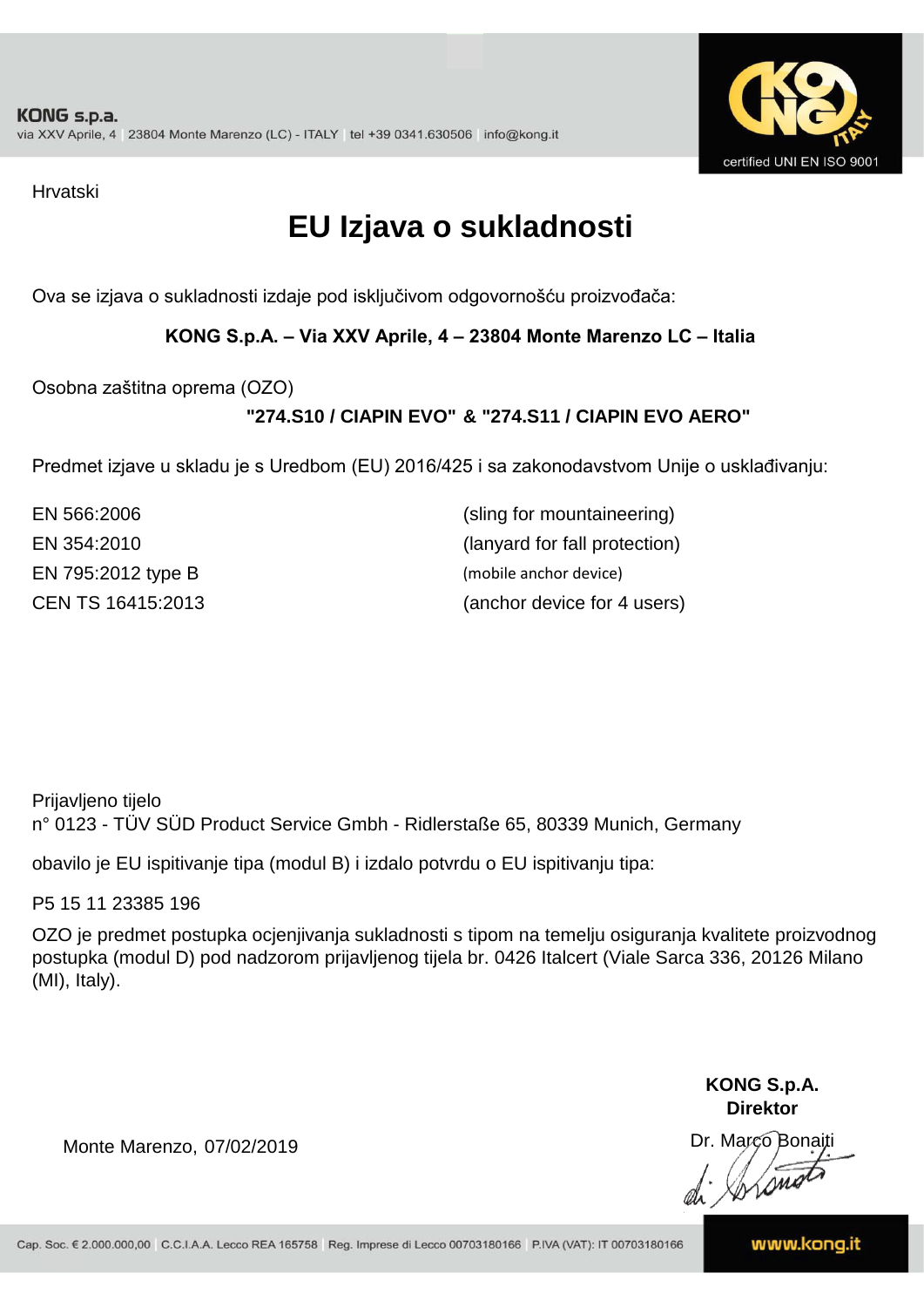

Dansk

## **EU-overensstemmelseserklæring**

Denne overensstemmelseserklæring udstedes på fabrikantens ansvar:

### **KONG S.p.A. – Via XXV Aprile, 4 – 23804 Monte Marenzo LC – Italia**

Det personlige værnemiddel (PPE - PV'er)

## **"274.S10 / CIAPIN EVO" & "274.S11 / CIAPIN EVO AERO"**

anført i erklæringen er i overensstemmelse med forordning (EU) nr. 2016/425 og med EUharmoniseringslovgivningen:

| EN 566:2006        | (sling for mountaineering)    |
|--------------------|-------------------------------|
| EN 354:2010        | (lanyard for fall protection) |
| EN 795:2012 type B | (mobile anchor device)        |
| CEN TS 16415:2013  | (anchor device for 4 users)   |

Det bemyndigede organ n° 0123 - TÜV SÜD Product Service Gmbh - Ridlerstaße 65, 80339 Munich, Germany

har foretaget en EU-typeafprøvning (Modul B) og har udstedt EU-typeafprøvningsattest:

P5 15 11 23385 196

Det personlige værnemiddel er genstand for proceduren for typeoverensstemmelse på grundlag af kvalitetssikring af fremstillingsprocessen (modul D) under tilsyn fra det bemyndigede organ nr. 0426 Italcert (Viale Sarca 336, 20126 Milano (MI), Italy).

> **KONG S.p.A. Formand**

Dr. Marco Bonaiti di Aromor

Monte Marenzo, 07/02/2019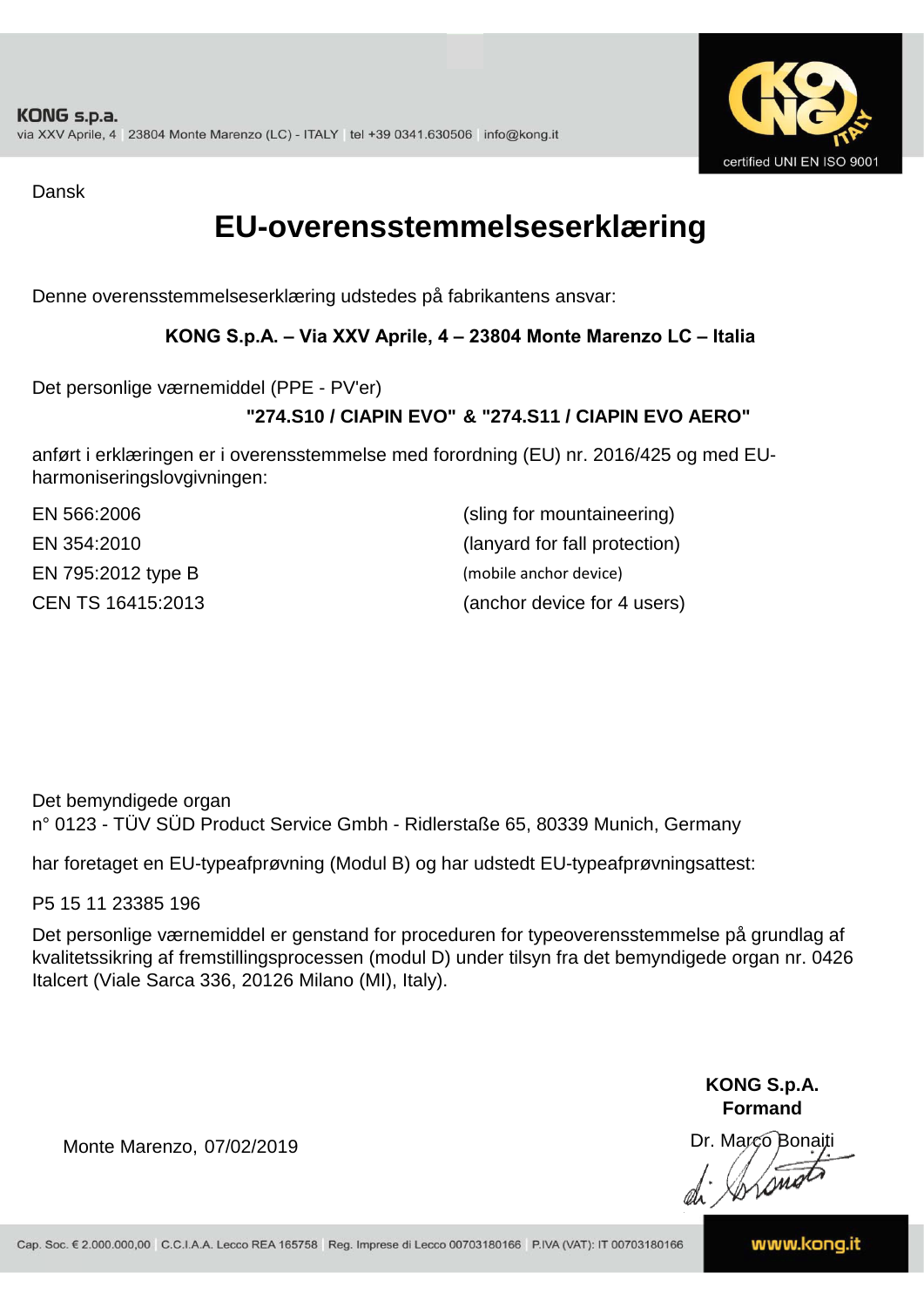

**Nederlands** 

## **EU-conformiteitsverklaring**

Deze conformiteitsverklaring wordt verstrekt op eigen verantwoording van de fabrikant:

### **KONG S.p.A. – Via XXV Aprile, 4 – 23804 Monte Marenzo LC – Italia**

Het persoonlijk beschermingsmiddel (PBM)

### **"274.S10 / CIAPIN EVO" & "274.S11 / CIAPIN EVO AERO"**

voorwerp van deze verklaring, voldoet aan de Verordening (EU) 2016/425 en de harmonisatiewetgeving van de Europese Unie:

| EN 566:2006        | (sling for mountaineering)    |
|--------------------|-------------------------------|
| EN 354:2010        | (lanyard for fall protection) |
| EN 795:2012 type B | (mobile anchor device)        |
| CEN TS 16415:2013  | (anchor device for 4 users)   |

De aangemelde instantie n° 0123 - TÜV SÜD Product Service Gmbh - Ridlerstaße 65, 80339 Munich, Germany

heeft het EU-typeonderzoek (module B) verricht en het certificaat van EU-typeonderzoek afgegeven:

P5 15 11 23385 196

Het PBM is onderworpen aan de conformiteitsbeoordelingsprocedure met het type op basis van kwaliteitsborging van het productieproces (module D) onder toezicht van de aangemelde instantie Italcert nr. 0426 (Viale Sarca 336, 20126 Milano (MI), Italy).

> **KONG S.p.A. De voorzitter**

Dr. Marco Bonaiti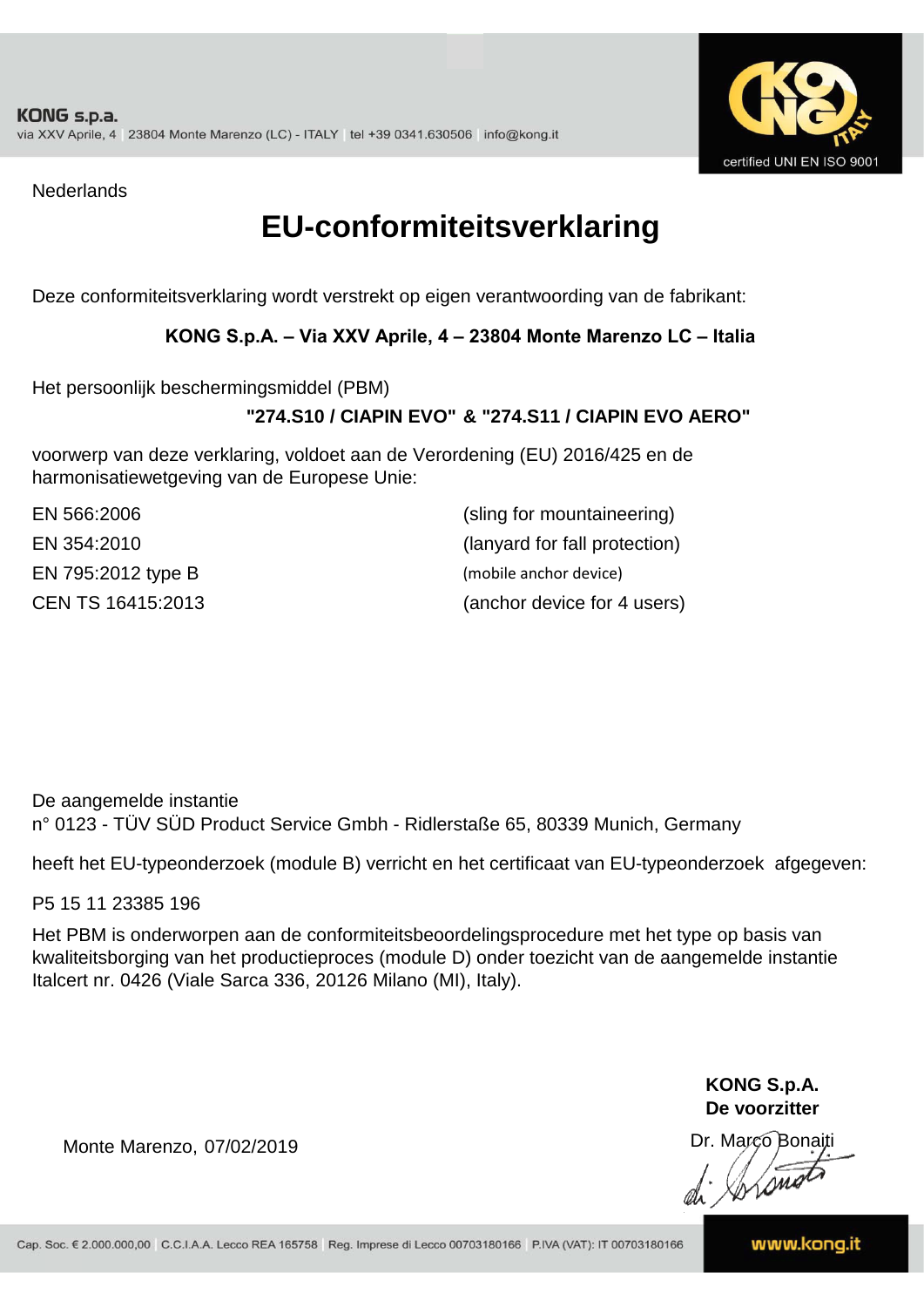

Eesti

## **EL-i vastavusdeklaratsioon**

See vastavusdeklaratsioon on välja antud järgmise tootja ainuvastutusel:

### **KONG S.p.A. – Via XXV Aprile, 4 – 23804 Monte Marenzo LC – Italia**

Isikukaitsevahend

## **"274.S10 / CIAPIN EVO" & "274.S11 / CIAPIN EVO AERO"**

vastavusdeklaratsiooniga hõlmatud isikukaitsevahend vastab määrusele (EL) 2016/425 ja Euroopa Liidu ühtlustamisõigusaktidele:

| EN 566:2006        | (sling for mountaineering)    |
|--------------------|-------------------------------|
| EN 354:2010        | (lanyard for fall protection) |
| EN 795:2012 type B | (mobile anchor device)        |
| CEN TS 16415:2013  | (anchor device for 4 users)   |

Teavitatud asutus n° 0123 - TÜV SÜD Product Service Gmbh - Ridlerstaße 65, 80339 Munich, Germany

on teinud tüübihindamise (moodul B) ja väljastanud tüübihindamissertifikaadi:

P5 15 11 23385 196

Isikukaitsevahendile kohaldatakse tootmiskvaliteedi tagamisel põhinevat tüübivastavuse hindamise menetlust (moodul B) teavitatud asutuse 0426 Italcert (Viale Sarca 336, 20126 Milano (MI), Italy) järelevalve all.

> **KONG S.p.A. Esimees**

Dr. Marco Bonaiti di Stono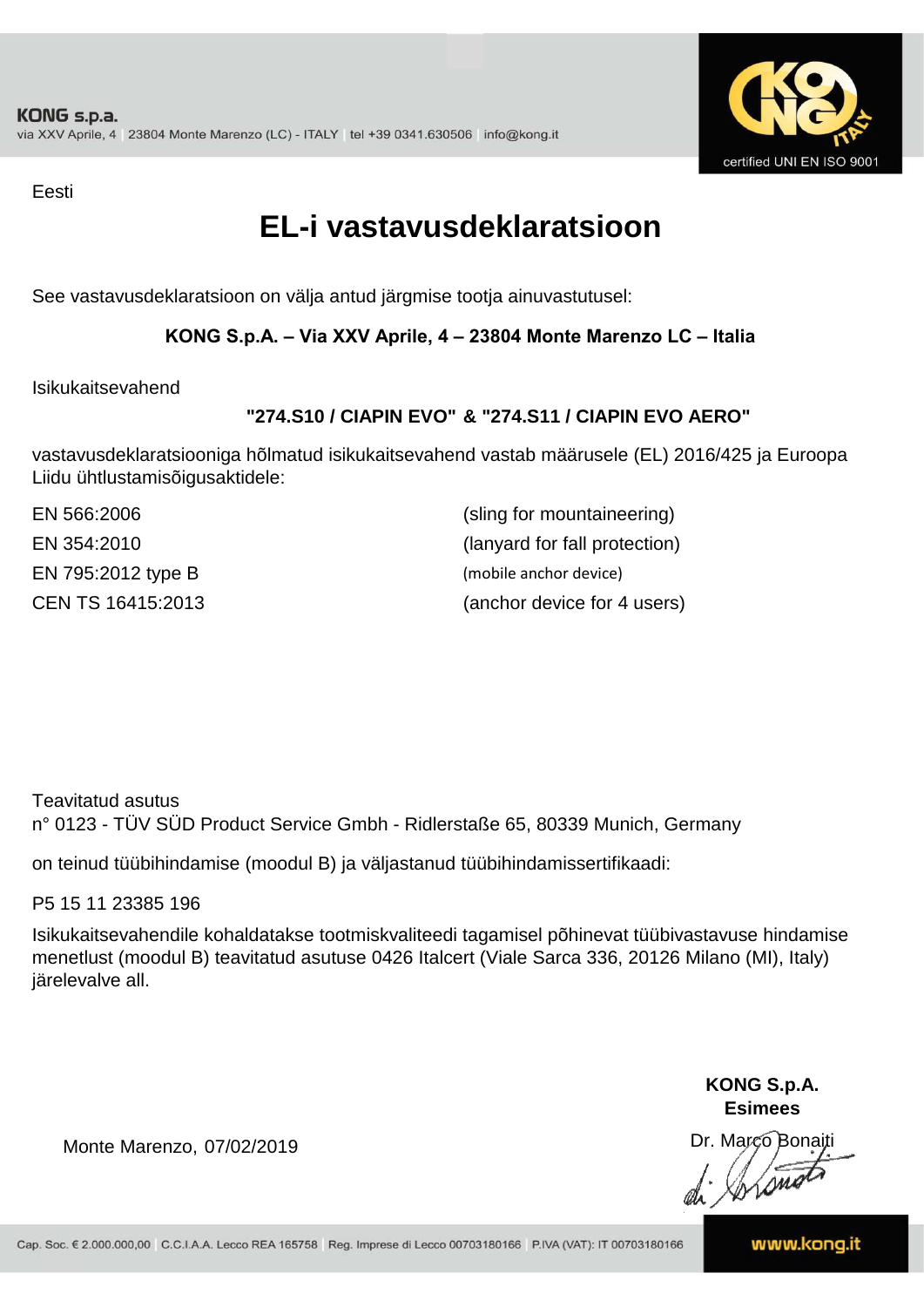

Suomi

## **EU-vaatimustenmukaisuusvakuutus**

Tämä vaatimustenmukaisuusvakuutus on annettu valmistajan yksinomaisella vastuulla:

### **KONG S.p.A. – Via XXV Aprile, 4 – 23804 Monte Marenzo LC – Italia**

Vakuutuksen kohteena oleva henkilönsuojain

## **"274.S10 / CIAPIN EVO" & "274.S11 / CIAPIN EVO AERO"**

on neuvoston asetuksen (EU) N:o 2016/425 ja unionin yhdenmukaistamislainsäädännön mukainen:

| EN 566:2006        | (sling for mountaineering)    |
|--------------------|-------------------------------|
| EN 354:2010        | (lanyard for fall protection) |
| EN 795:2012 type B | (mobile anchor device)        |
| CEN TS 16415:2013  | (anchor device for 4 users)   |

Ilmoitettu laitos n° 0123 - TÜV SÜD Product Service Gmbh - Ridlerstaße 65, 80339 Munich, Germany

suoritti EU-tyyppitarkastuksen (moduuli B) ja antoi EU-tyyppitarkastustodistuksen:

P5 15 11 23385 196

Henkilönsuojaimeen sovelletaan tuotantoprosessin laadunvarmistukseen perustuvaa tyypinmukaisuutta (moduuli D) ilmoitetun laitoksen Italcert (Viale Sarca 336, 20126 Milano (MI), Italy) numero 0426 valvonnassa.

> **KONG S.p.A. Presidentti**

Dr. Marco Bonaiti di Simon

Monte Marenzo, 07/02/2019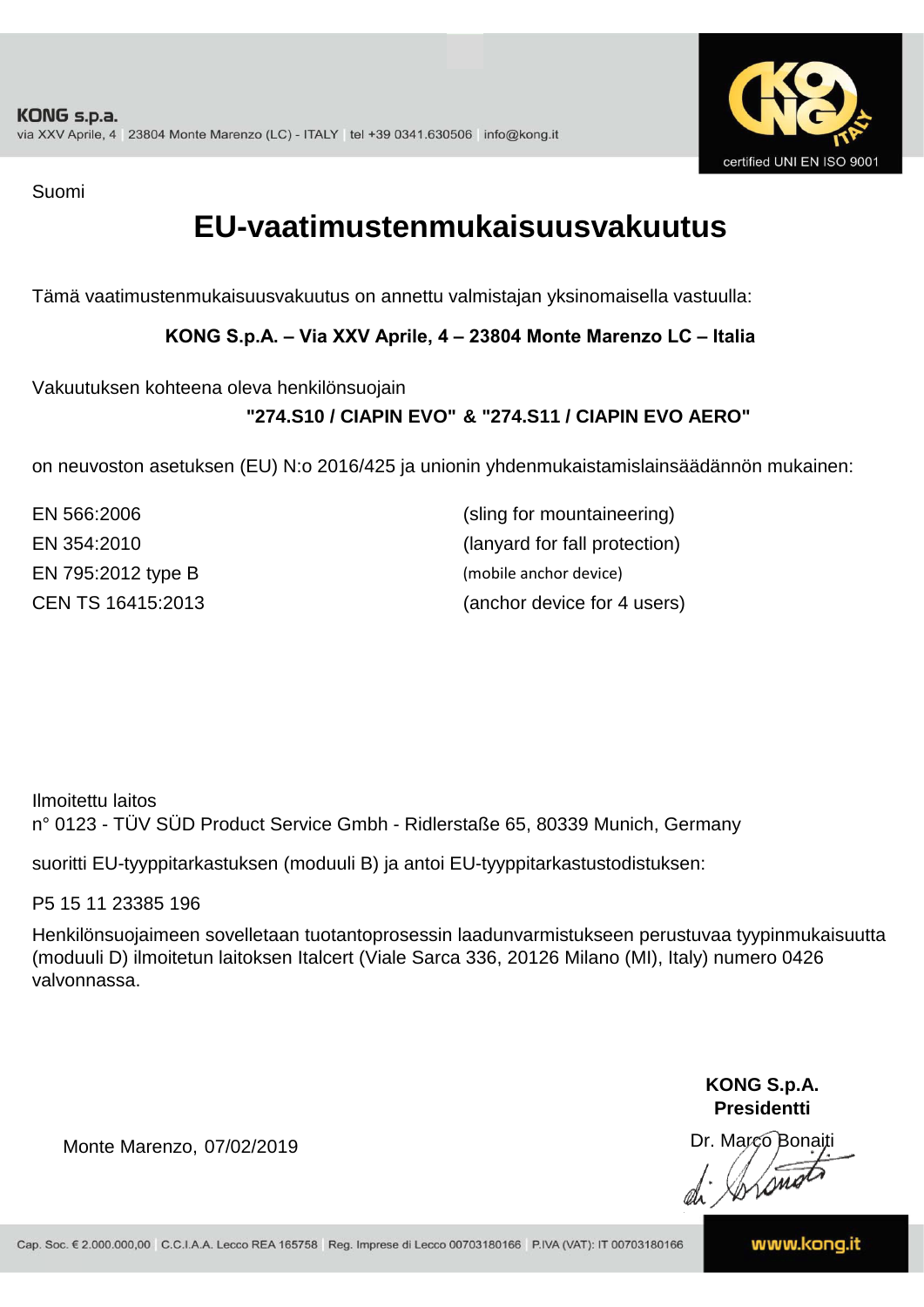

Gàidhlig

# **Dearbhú Comhréireachta de chuid AE**

Eisítear an Dearbhú Comhréireachta seo faoi fhreagracht eisiach an monaróra:

### **KONG S.p.A. – Via XXV Aprile, 4 – 23804 Monte Marenzo LC – Italia**

Comhlíonann an Trealamh Cosanta Pearsanta (TCP)

## **"274.S10 / CIAPIN EVO" & "274.S11 / CIAPIN EVO AERO"**

faoi réir an dearbhaithe Rialachán (AE) 2016/425 agus caighdeáin chomhchuibhithe an Aontais Eorpaigh:

| EN 566:2006        | (sling for mountaineering)    |
|--------------------|-------------------------------|
| EN 354:2010        | (lanyard for fall protection) |
| EN 795:2012 type B | (mobile anchor device)        |
| CEN TS 16415:2013  | (anchor device for 4 users)   |

An comhlacht dá dtugtar fógra n° 0123 - TÜV SÜD Product Service Gmbh - Ridlerstaße 65, 80339 Munich, Germany

rinne sé an scrúdú AE don chineál (modúl B), agus d'eisigh sé deimhniú ar chineálscrúdú AE:

P5 15 11 23385 196

Tá an TCP faoi réir an nós imeachta um measúnú comhréireacha cineálacha, bunaithe ar dhearbhú cáilíochta an phróisis táirgthe (modúl D), faoi fhaireachas an chomhlachta dá dtugtar fógra, uimh. 0426 Italcert (Viale Sarca 336, 20126 Milano (MI), Italy).

> **KONG S.p.A. An tUachtarán**

Dr. Marco Bonaiti di Stono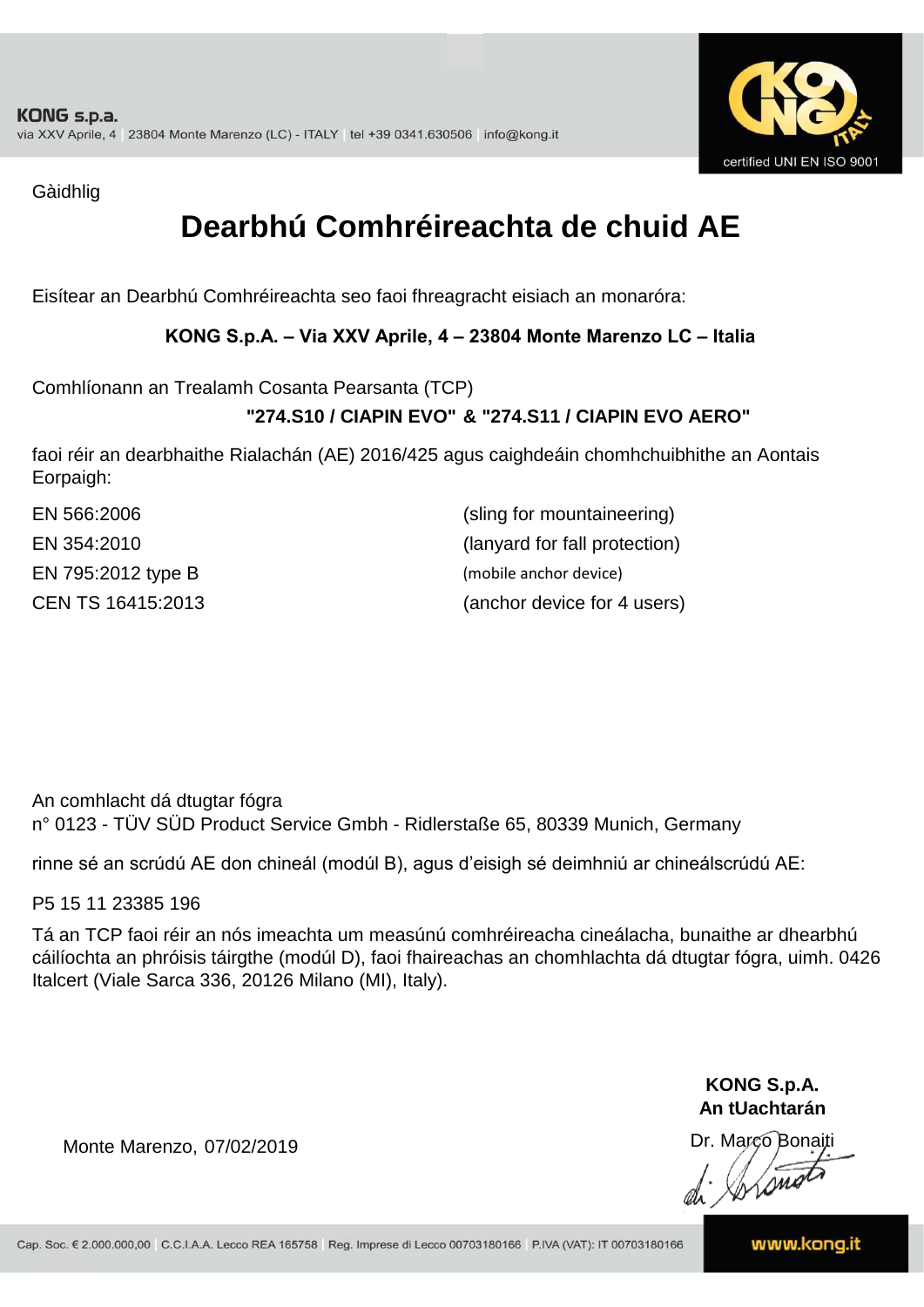

Ελληνικά

# **Δήλωση συμμόρφωσης ΕE**

Η παρούσα δήλωση συμμόρφωσης εκδίδεται με την αποκλειστική ευθύνη του κατασκευαστή:

**KONG S.p.A. – Via XXV Aprile, 4 – 23804 Monte Marenzo LC – Italia**

Η συσκευή ατομικής προστασίας (ΜΑΠ)

## **"274.S10 / CIAPIN EVO" & "274.S11 / CIAPIN EVO AERO"**

αντικείμενο της δήλωσης συμμορφώνεται με τον κανονισμό (ΕΕ) 2016/425 και τα πρότυπα εναρμόνισης της Ευρωπαϊκής Ένωσης:

EN 795:2012 type B (mobile anchor device) CEN TS 16415:2013

(anchor device for 4 users) EN 566:2006 (sling for mountaineering) EN 354:2010 (lanyard for fall protection)

Ο κοινοποιημένος οργανισμός

n° 0123 - TÜV SÜD Product Service Gmbh - Ridlerstaße 65, 80339 Munich, Germany πραγματοποίησε την εξέταση τύπου ΕΕ (έγγραφο Β) και εξέδωσε το πιστοποιητικό εξέτασης ΕΕ του τύπου:

P5 15 11 23385 196

Το ΜΑΠ υπόκειται στη διαδικασία αξιολόγησης της συμμόρφωσης τύπου με βάση τη διασφάλιση ποιότητας της παραγωγικής διαδικασίας (έγγραφο D) υπό την εποπτεία του κοινοποιημένου οργανισμού αριθ. 0426 Italcert (Viale Sarca 336, 20126 Milano (MI), Italy).

> **KONG S.p.A. Ο Πρόεδρος**

Dr. Marco Bonaiti di Aromor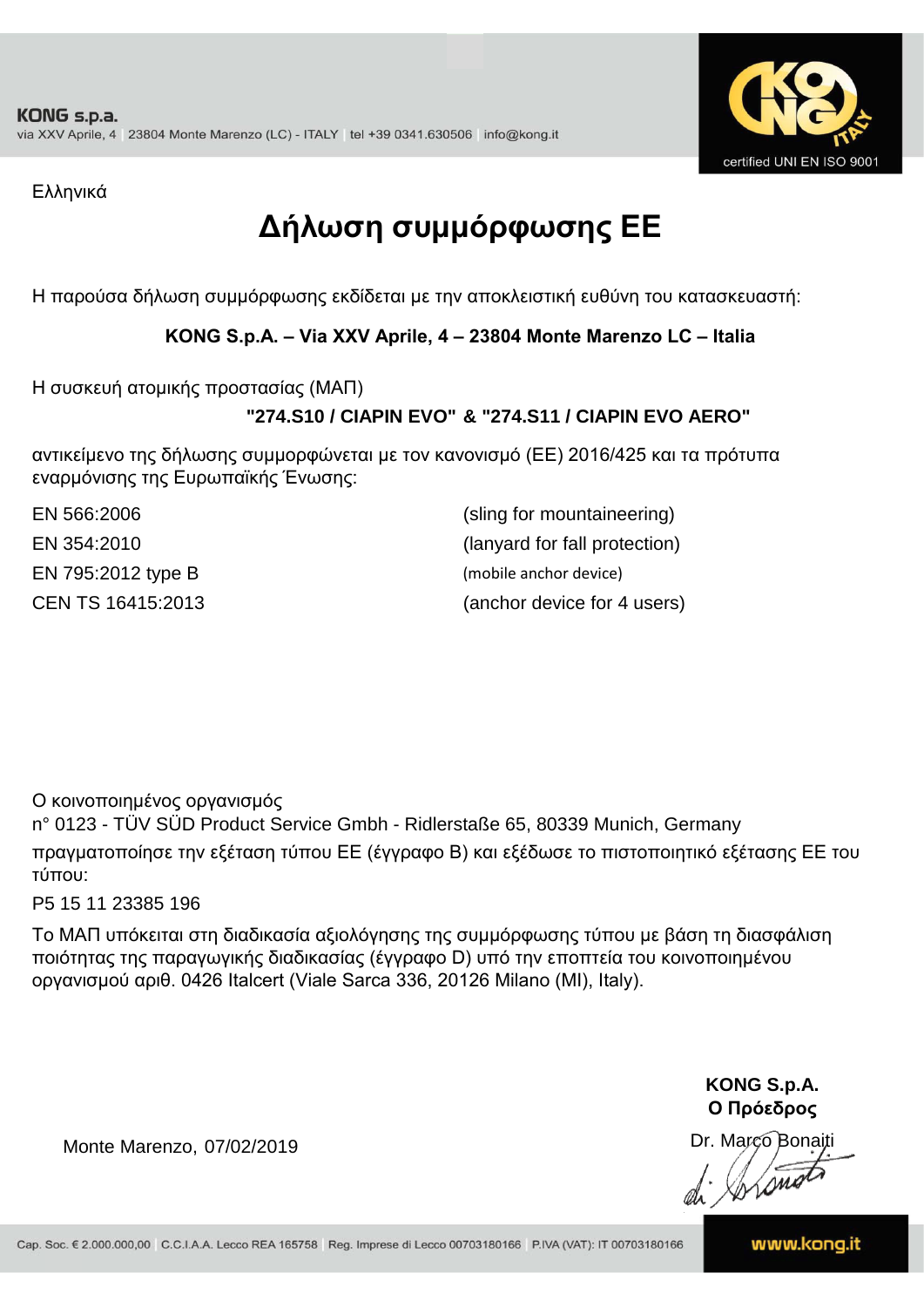

Magyar

# **EU Megfelelőségi nyilatkozat**

Ez a Megfelelőségi nyilatkozat az alábbi gyártó kizárólagos felelőssége alatt került kibocsátásra:

**KONG S.p.A. – Via XXV Aprile, 4 – 23804 Monte Marenzo LC – Italia**

Az egyéni védőfelszerelés

## **"274.S10 / CIAPIN EVO" & "274.S11 / CIAPIN EVO AERO"**

mely a nyilatkozat tárgyát képezi, megfelel az (EU) 2016/425 szabályozásának és az Európai Unió harmonizált szabványainak:

| EN 566:2006        | (sling for mountaineering)    |
|--------------------|-------------------------------|
| EN 354:2010        | (lanyard for fall protection) |
| EN 795:2012 type B | (mobile anchor device)        |
| CEN TS 16415:2013  | (anchor device for 4 users)   |

A bejelentett szervezet n° 0123 - TÜV SÜD Product Service Gmbh - Ridlerstaße 65, 80339 Munich, Germany

elvégezte az EU-típusvizsgálatot ("B" modul), és kiadta az EU-típusvizsgálati tanúsítványt:

P5 15 11 23385 196

Az egyéni védőfelszerelés a gyártási folyamat minőség biztosításán alapuló megfelelőségértékelés tárgya (D modul), melynek felügyeletét az Italcert (Viale Sarca 336, 20126 Milano (MI), Italy). 0426 sz. hitelesítést végző szervezet végzi.

> **KONG S.p.A. Elnök**

Dr. Marco Bonaiti di Aromor

Monte Marenzo, 07/02/2019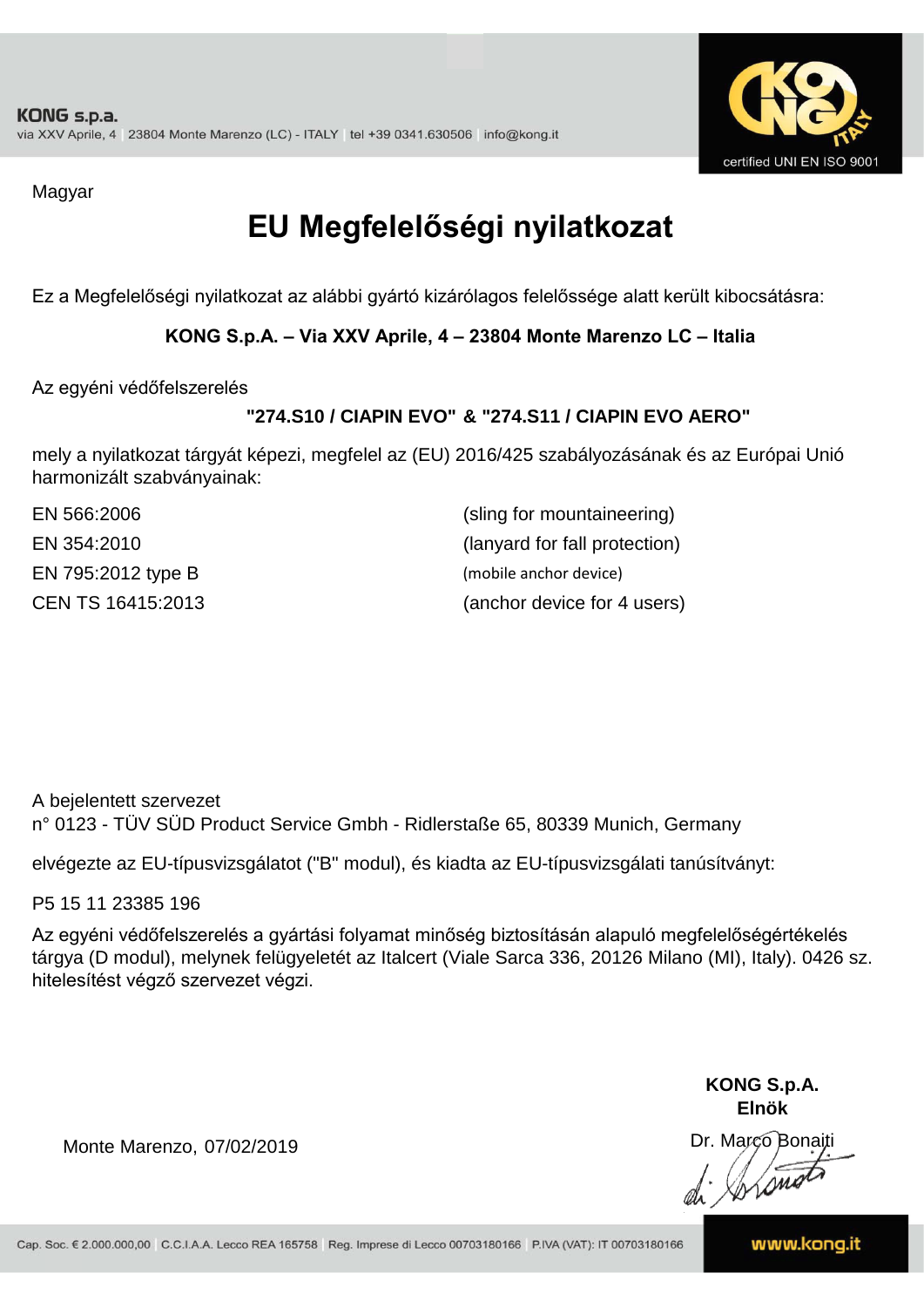

Latviešu

# **ES atbilstības deklarācija**

Šī atbilstības deklarācija ir izdota vienīgi uz ražotāja atbildību:

### **KONG S.p.A. – Via XXV Aprile, 4 – 23804 Monte Marenzo LC – Italia**

Individuālais aizsardzības līdzeklis (IAL)

## **"274.S10 / CIAPIN EVO" & "274.S11 / CIAPIN EVO AERO"**

deklarācijas priekšmets atbilst Regulai (ES) 2016/425 un Eiropas Savienības saskaņošanas tiesību aktiem:

| EN 566:2006        | (sling for mountaineering)    |
|--------------------|-------------------------------|
| EN 354:2010        | (lanyard for fall protection) |
| EN 795:2012 type B | (mobile anchor device)        |
| CEN TS 16415:2013  | (anchor device for 4 users)   |

Paziņotā struktūra n° 0123 - TÜV SÜD Product Service Gmbh - Ridlerstaße 65, 80339 Munich, Germany

veica ES tipa pārbaudi (B modulis) un izdeva ES tipa pārbaudes sertifikātu:

P5 15 11 23385 196

Uz IAL attiecas atbilstības novērtēšanas procedūra "Atbilstība tipam, pamatojoties uz kvalitātes nodrošināšanu ražošanas procesā" (D modulis) paziņotās struktūras Italcert (Viale Sarca 336, 20126 Milano (MI), Italy), Nr. 0426 uzraudzībā.

> **KONG S.p.A. Priekšsēdētājs**

Dr. Marco Bonaiti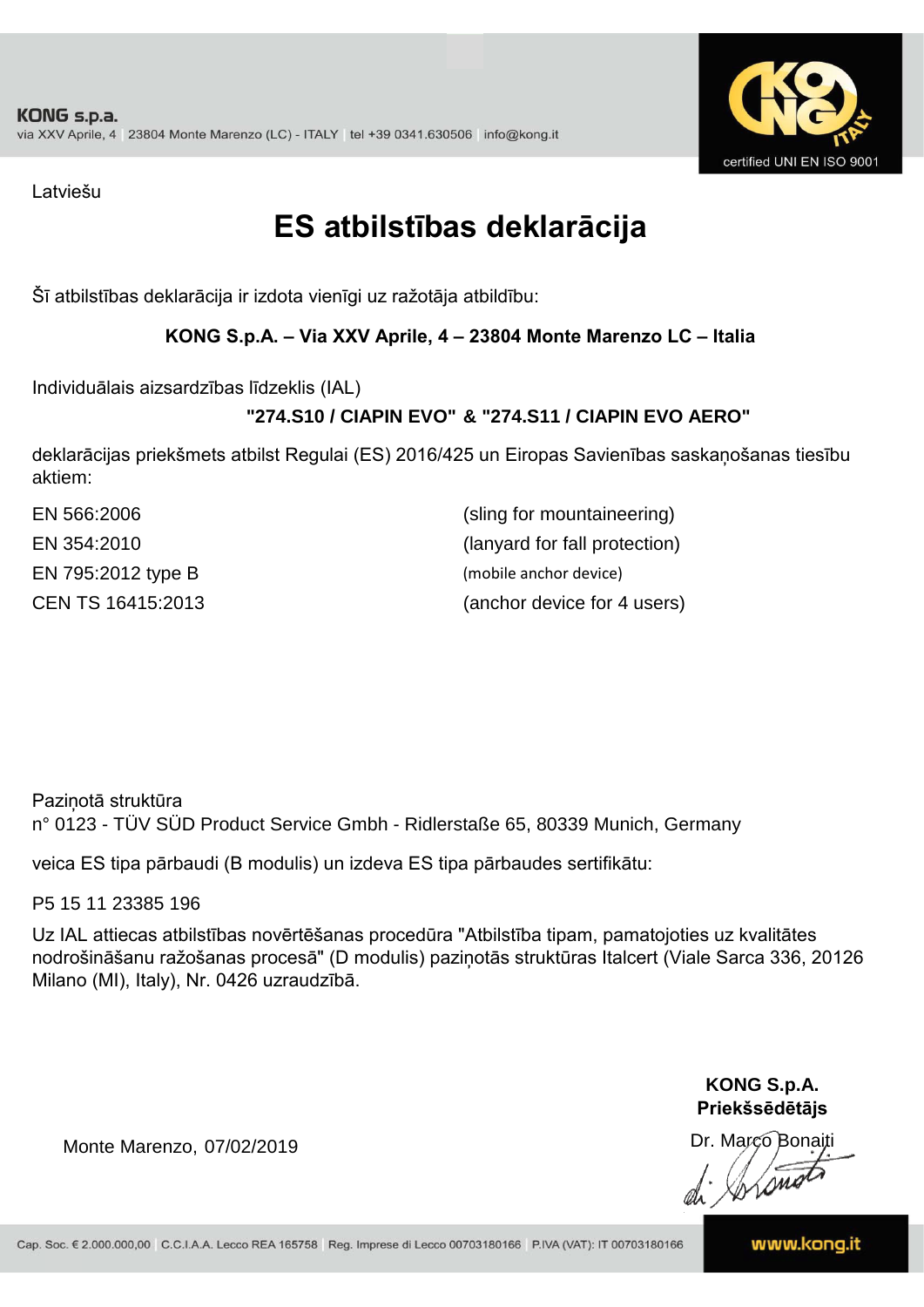

Lietuvių

## **ES atitikties deklaracija**

Ši atitikties deklaracija išduota tik gamintojo išimtine atsakomybe:

**KONG S.p.A. – Via XXV Aprile, 4 – 23804 Monte Marenzo LC – Italia**

Asmeninės Apsaugos Priemonė (IAL)

## **"274.S10 / CIAPIN EVO" & "274.S11 / CIAPIN EVO AERO"**

deklaracijos objektas atitinka (ES) Reglamentą 2016/425 ir Europos Sąjungos derinimo teisės aktus:

EN 354:2010 (lanyard for fall protection) EN 795:2012 type B (mobile anchor device) CEN TS 16415:2013 (anchor device for 4 users) EN 566:2006 (sling for mountaineering)

Notifikuotoji įstaiga n° 0123 - TÜV SÜD Product Service Gmbh - Ridlerstaße 65, 80339 Munich, Germany

atliko ES tyrimą tipo (B modulis) ir išdavė ES tyrimo sertifikatą tipo:

P5 15 11 23385 196

AAP taikoma atitikties vertinimo pagal tipą procedūra, pagrįsta gamybos proceso kokybės užtikrinimu (D modulis), prižiūrint notifikuotajai įstaigai nr. 0426 Italcert (Viale Sarca 336, 20126 Milano (MI), Italy).

> **KONG S.p.A. Prezidentas**

Dr. Marco Bonaiti di Arono

Monte Marenzo, 07/02/2019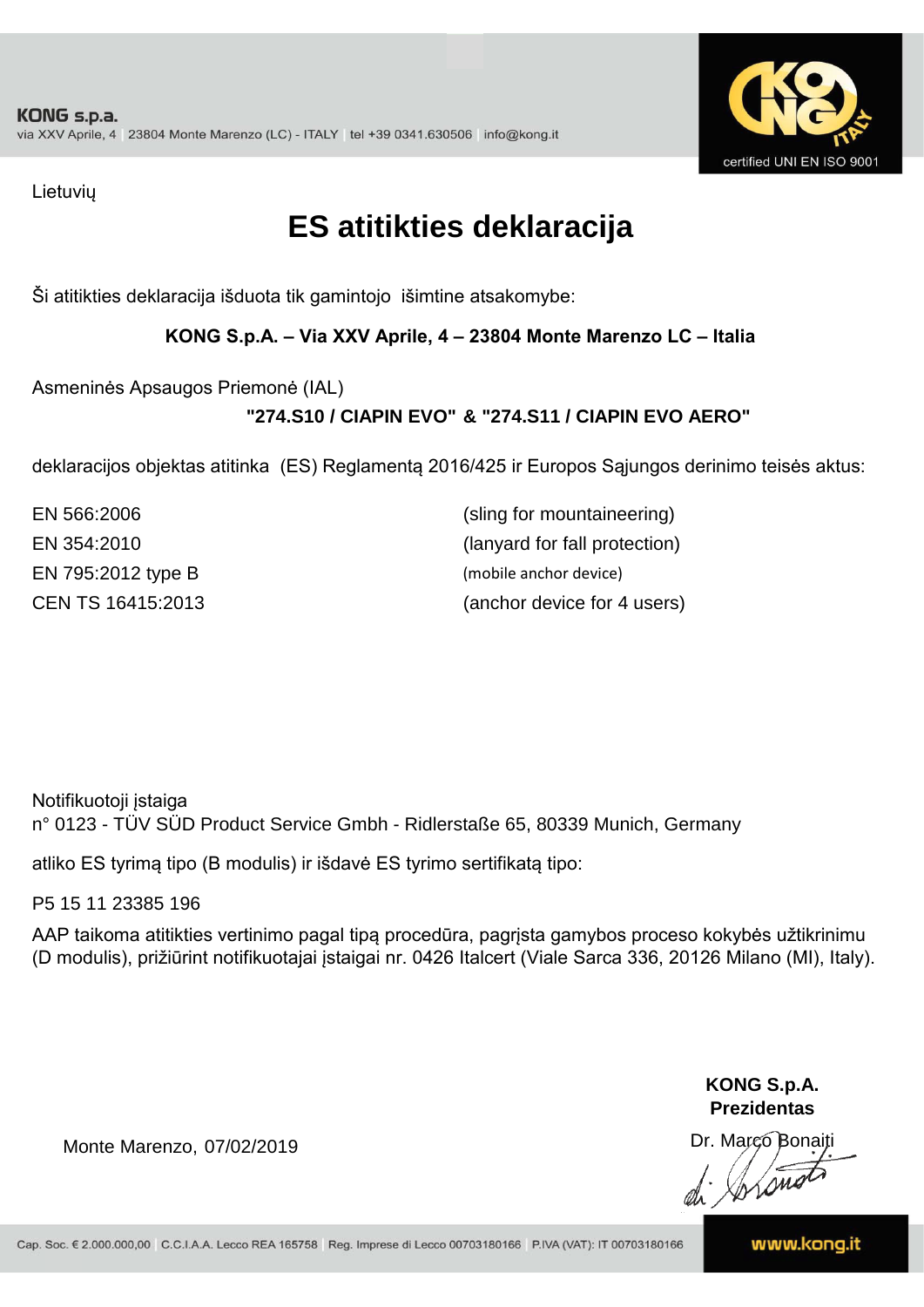

Malti

# **Dikjarazzjoni ta' Konformità tal-UE**

Id-Dikjarazzjoni ta' Konformità tinħareġ taħt ir-responsabbiltà unika tal-manifattur:

### **KONG S.p.A. – Via XXV Aprile, 4 – 23804 Monte Marenzo LC – Italia**

It-Tagħmir ta' Protezzjoni Personali (TPP-PPE)

## **"274.S10 / CIAPIN EVO" & "274.S11 / CIAPIN EVO AERO"**

l-għan tad-dikjarazzjoni huwa f'konformità ma' Regolament (UE) 2016/425 u tal-istandards t'armonizzazzjoni tal-Unjoni Ewropea:

| EN 566:2006        | (sling for mountaineering)    |
|--------------------|-------------------------------|
| EN 354:2010        | (lanyard for fall protection) |
| EN 795:2012 type B | (mobile anchor device)        |
| CEN TS 16415:2013  | (anchor device for 4 users)   |

Il-korp notifikat n° 0123 - TÜV SÜD Product Service Gmbh - Ridlerstaße 65, 80339 Munich, Germany

wettaq l-eżami tal-UE tat-tip (modulu B) u ħareġ iċ-ċertifikat tal-eżami tal-UE tat-tip:

P5 15 11 23385 196

It-TPI huwa suġġett għall-proċedura ta' valutazzjoni għat-tip abbażi tal-garanzija ta' kwalità tal-proċess ta' produzzjoni (modulu D) taħt is-sorveljanza tal-korp notifikat nru. 0426 Italcert (Viale Sarca 336, 20126 Milano (MI), Italy).

> **KONG S.p.A. Iċ-Ċermin**

Dr. Marco Bonaiti di Stonom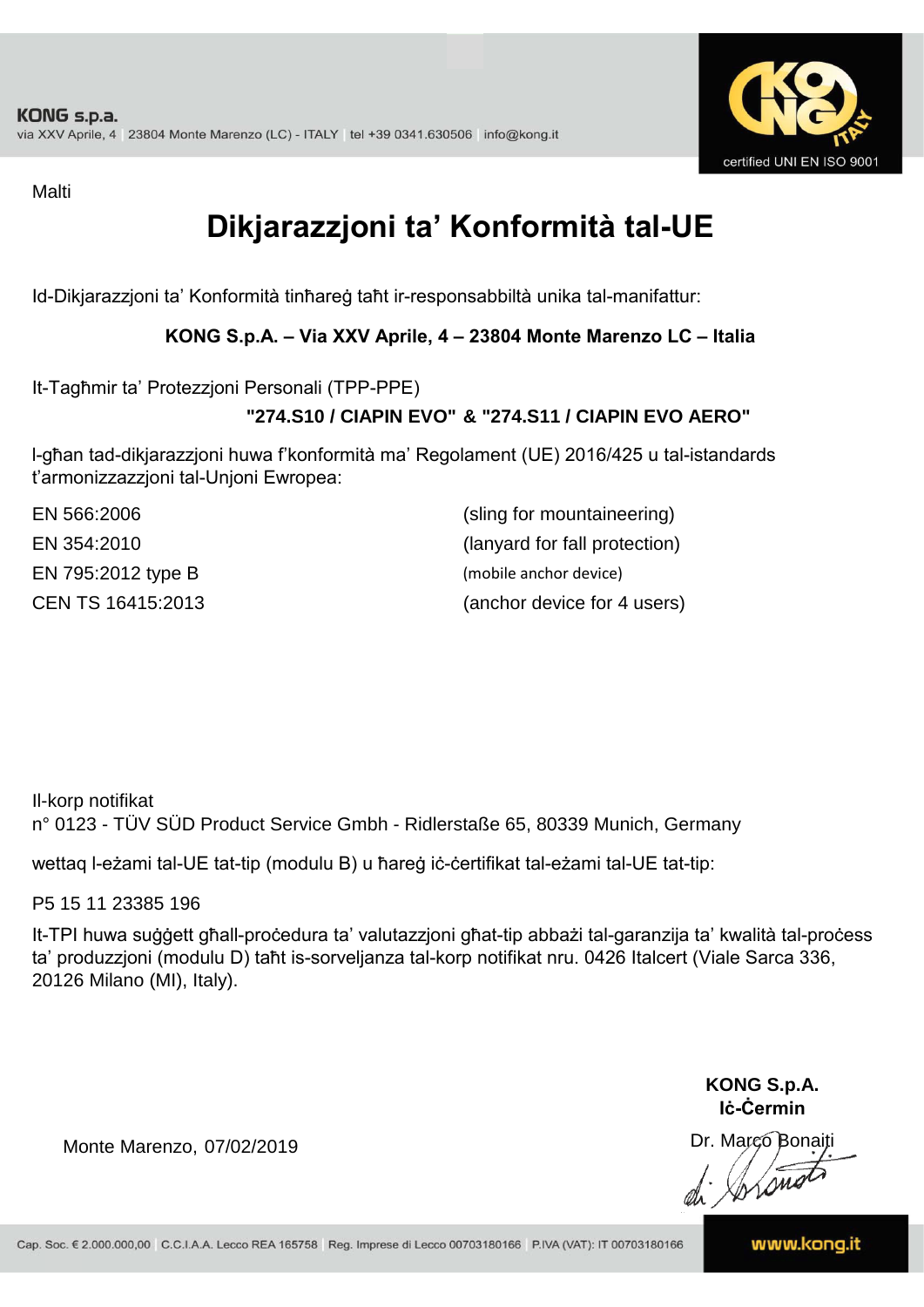

Polskie

# **Deklaracji zgodności WE**

Niniejsza Deklaracja Zgodności została wydana na wyłączną odpowiedzialność producenta:

**KONG S.p.A. – Via XXV Aprile, 4 – 23804 Monte Marenzo LC – Italia**

Środek Ochrony Indywidualnej (ŚOI)

## **"274.S10 / CIAPIN EVO" & "274.S11 / CIAPIN EVO AERO"**

przedmiot deklaracji jest zgodny z Rozporządzeniem (WE) 2016/425 i z normami zharmonizowanymi Unii Europejskiej:

| EN 566:2006        | (sling for mountaineering)    |
|--------------------|-------------------------------|
| EN 354:2010        | (lanyard for fall protection) |
| EN 795:2012 type B | (mobile anchor device)        |
| CEN TS 16415:2013  | (anchor device for 4 users)   |

Notyfikowany organ n° 0123 - TÜV SÜD Product Service Gmbh - Ridlerstaße 65, 80339 Munich, Germany

wykonał badanie typu WE (moduł B) i wydał świadectwo badania typu WE:

P5 15 11 23385 196

ŚOI jest przedmiotem procedury oceny zgodności z typem, opierającej się na zapewnieniu jakości procesu produkcyjnego (moduł D) pod nadzorem notyfikowanego organu nr 0426 Italcert (Viale Sarca 336, 20126 Milano (MI), Italy).

> **KONG S.p.A. Prezes**

Dr. Marco Bonaiti di Aromo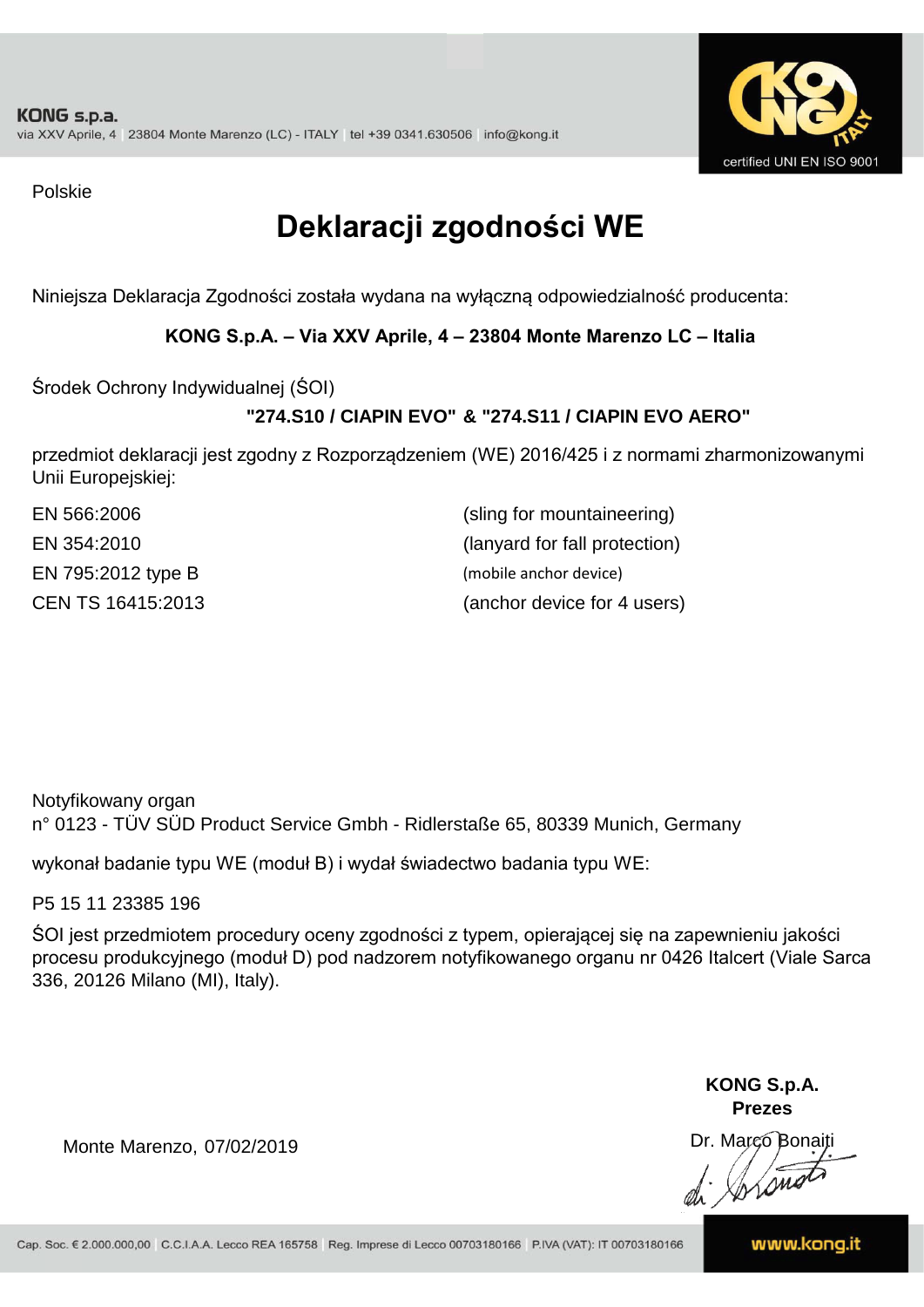

Português

# **Declaração de conformidade UE**

A presente Declaração de Conformidade é emitida sob a exclusiva responsabilidade do fabricante:

### **KONG S.p.A. – Via XXV Aprile, 4 – 23804 Monte Marenzo LC – Italia**

O Equipamento de Proteção Individual (EPI)

### **"274.S10 / CIAPIN EVO" & "274.S11 / CIAPIN EVO AERO"**

objeto da declaração está em conformidade com o Regulamento (UE) 2016/425 e com as normas de harmonização da União Europeia:

| EN 566:2006        | (sling for mountaineering)    |
|--------------------|-------------------------------|
| EN 354:2010        | (lanyard for fall protection) |
| EN 795:2012 type B | (mobile anchor device)        |
| CEN TS 16415:2013  | (anchor device for 4 users)   |

O organismo notificado n° 0123 - TÜV SÜD Product Service Gmbh - Ridlerstaße 65, 80339 Munich, Germany

efetuou o exame UE de tipo (Módulo B) e emitiu o certificado de exame UE de tipo:

P5 15 11 23385 196

O EPI está sujeito ao procedimento de avaliação de conformidade com o tipo baseado na garantia da qualidade do processo de produção (módulo D) sob vigilância do organismo notificado n. 0426 Italcert (Viale Sarca 336, 20126 Milano (MI), Italy).

> **KONG S.p.A. O Presidente**

Dr. Marco Bonaiti di Aromo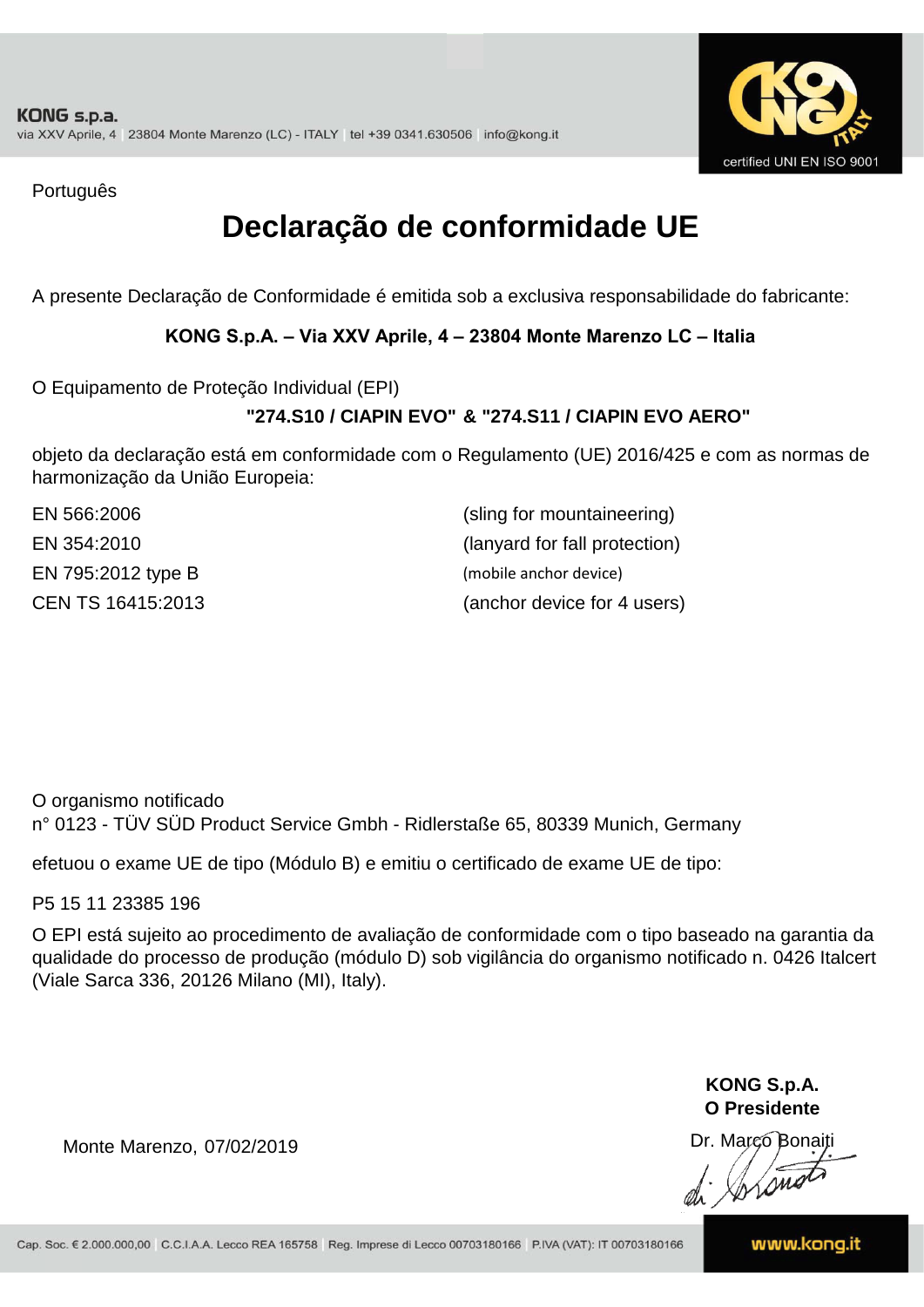

Română

# **Declarație de conformitate UE**

Prezenta declarație de conformitate este eliberată pe răspunderea exclusivă a producătorului:

**KONG S.p.A. – Via XXV Aprile, 4 – 23804 Monte Marenzo LC – Italia**

Echipamentul individual de protecție (EIP)

## **"274.S10 / CIAPIN EVO" & "274.S11 / CIAPIN EVO AERO"**

obiectul declarației, este conform cu Regulamentul (UE) 2016/425 și legislația armonizată a Uniunii Europene:

| EN 566:2006        | (sling for mountaineering)    |
|--------------------|-------------------------------|
| EN 354:2010        | (lanyard for fall protection) |
| EN 795:2012 type B | (mobile anchor device)        |
| CEN TS 16415:2013  | (anchor device for 4 users)   |

Organismul notificat n° 0123 - TÜV SÜD Product Service Gmbh - Ridlerstaße 65, 80339 Munich, Germany

a efectuat examinarea UE de tip (modulul B) și a eliberat certificatul de examinare UE de tip:

P5 15 11 23385 196

EIP face obiectul procedurii de evaluare a conformității de tip bazată pe asigurarea calității procesului de producție (modulul D) sub supravegherea organismului notificat nr. 0426 Italcert (Viale Sarca 336, 20126 Milano (MI), Italy).

> **KONG S.p.A. Președinte**

Dr. Marco Bonaiti di Stonom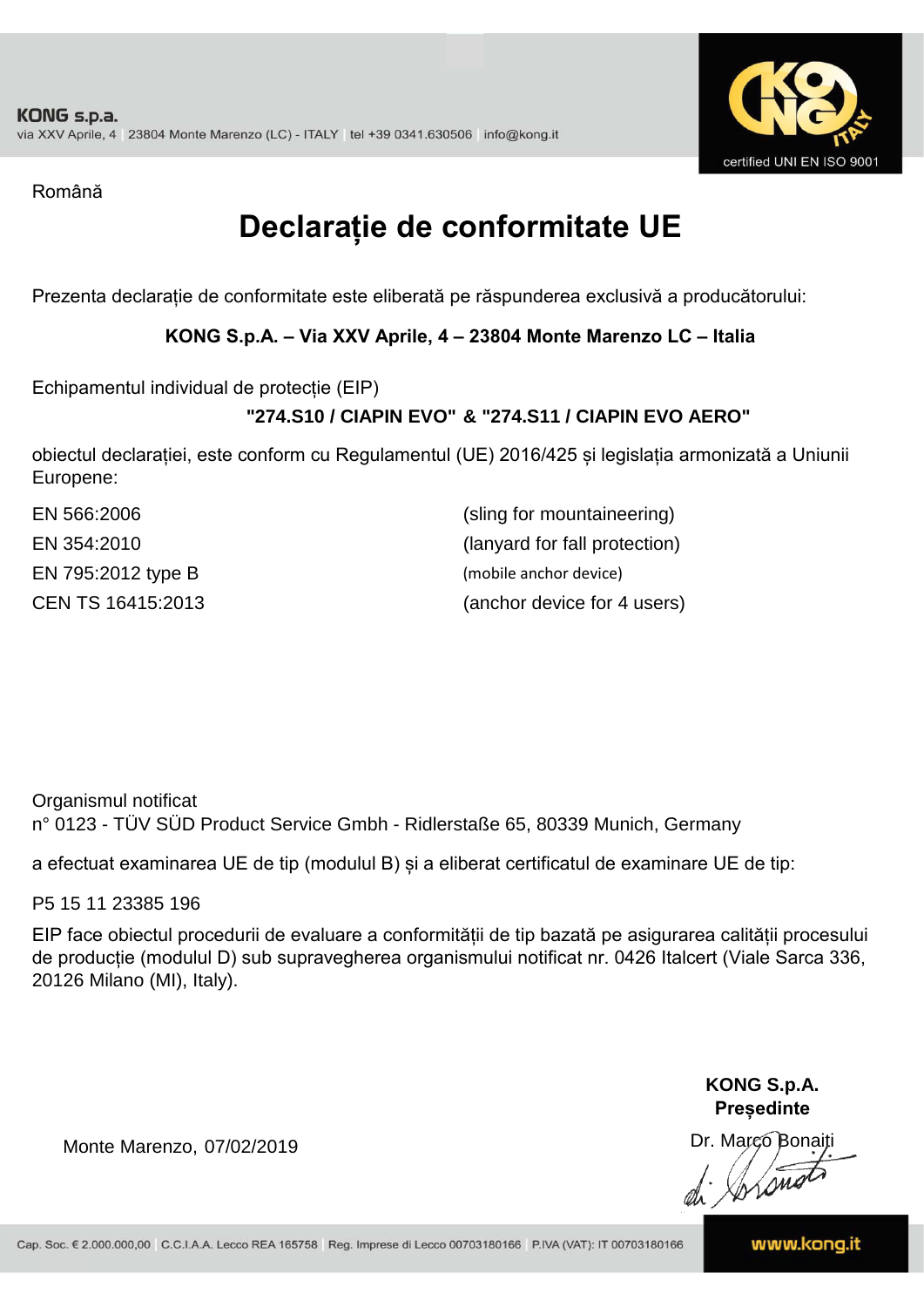

Slovenský

# **EÚ vyhlásenie o zhode**

Toto vyhlásenie o zhode sa vystavuje na výhradnú zodpovednosť výrobcu:

### **KONG S.p.A. – Via XXV Aprile, 4 – 23804 Monte Marenzo LC – Italia**

Osobný ochranný pracovný prostriedok (OOPP)

### **"274.S10 / CIAPIN EVO" & "274.S11 / CIAPIN EVO AERO"**

ktorý je predmetom vyhlásenia, je v súlade s Nariadením Európskeho parlamentu a Rady (EÚ) 2016/425 a harmonizovanými normami Európskej únie:

EN 795:2012 type B (mobile anchor device)

EN 566:2006 (sling for mountaineering) EN 354:2010 (lanyard for fall protection) CEN TS 16415:2013 (anchor device for 4 users)

n° 0123 - TÜV SÜD Product Service Gmbh - Ridlerstaße 65, 80339 Munich, Germany Notifikovaný subjekt

vykonal typové skúšky EÚ (formulár B) a vystavil osvedčenie o typovej skúške EÚ:

P5 15 11 23385 196

OOPP je predmetom postupu posudzovania typovej zhody, založenej na záruke kvality výrobného postupu (formulár D) pod dohľadom notifikovaného subjektu č. 0426 Italcert (Viale Sarca 336, 20126 Milano (MI), Italy).

> **KONG S.p.A. Prezident**

Dr. Marco Bonaiti di Arono

Monte Marenzo, 07/02/2019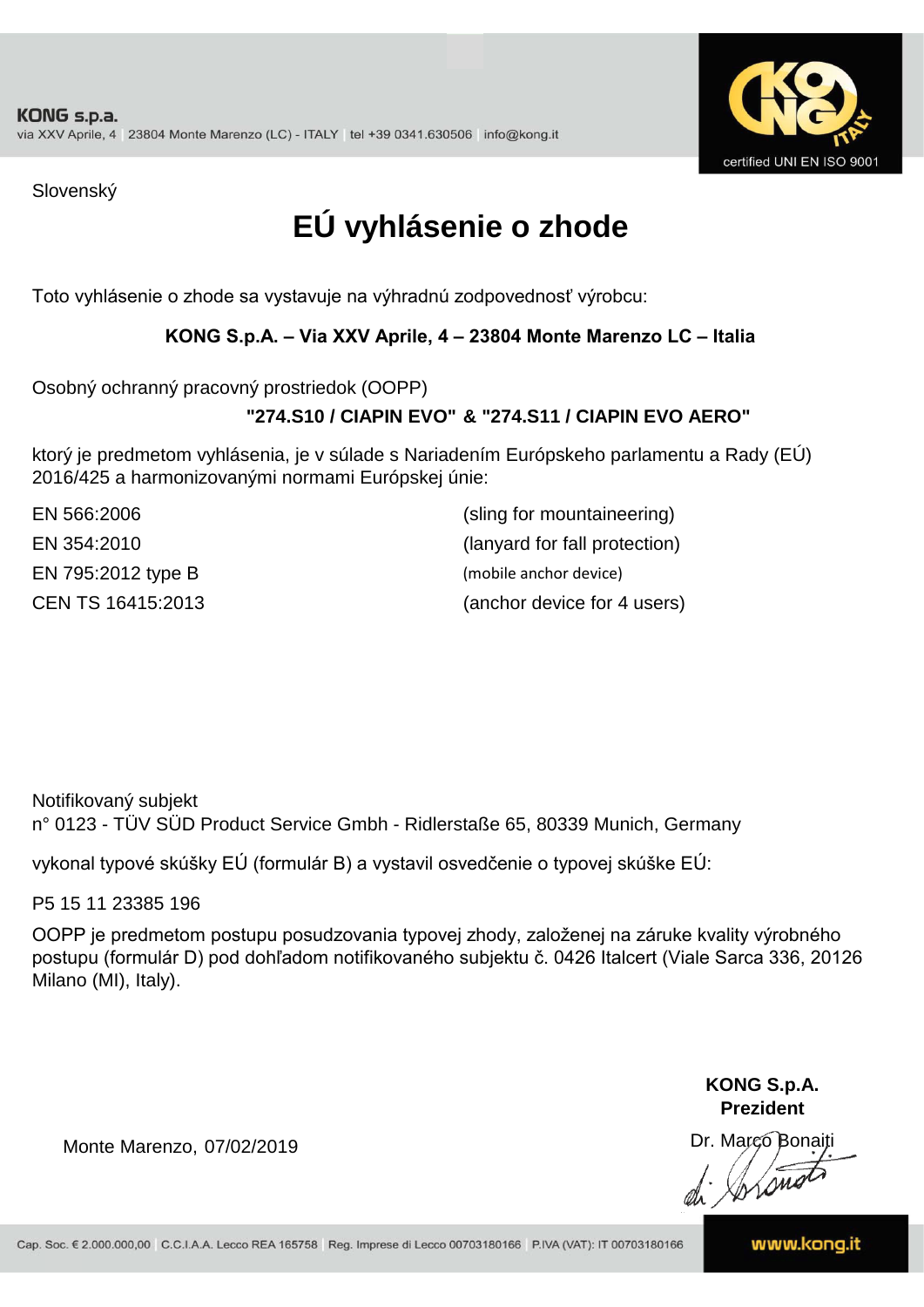

Slovenščina

# **EU - Izjava o skladnosti**

Za izdano Izjavo o skladnosti je odgovoren izključno proizvajalec:

### **KONG S.p.A. – Via XXV Aprile, 4 – 23804 Monte Marenzo LC – Italia**

Osebna zaščitna oprema (OZO)

## **"274.S10 / CIAPIN EVO" & "274.S11 / CIAPIN EVO AERO"**

ki je predmet izjave, je skladna z Uredbo (EU) 2016/425 in s harmoniziranimi standardi Evropske unije:

EN 795:2012 type B (mobile anchor device)

EN 354:2010 (lanyard for fall protection) EN 566:2006 (sling for mountaineering) CEN TS 16415:2013 (anchor device for 4 users)

Priglašeni organ

n° 0123 - TÜV SÜD Product Service Gmbh - Ridlerstaße 65, 80339 Munich, Germany

je opravil preizkus tipa EU (obrazec B) in je izdal naslednji certifikat testiranja:

P5 15 11 23385 196

OZO je predmet postopka ocene skladnosti na podlagi garancije kakovosti proizvodnega postopka (obrazec D) pod nadzorom priglašenega organa št. 0426 Italcert (Viale Sarca 336, 20126 Milano (MI), Italy).

> **KONG S.p.A. Direktor**

Dr. Marco Bonaiti di Arono

Monte Marenzo, 07/02/2019